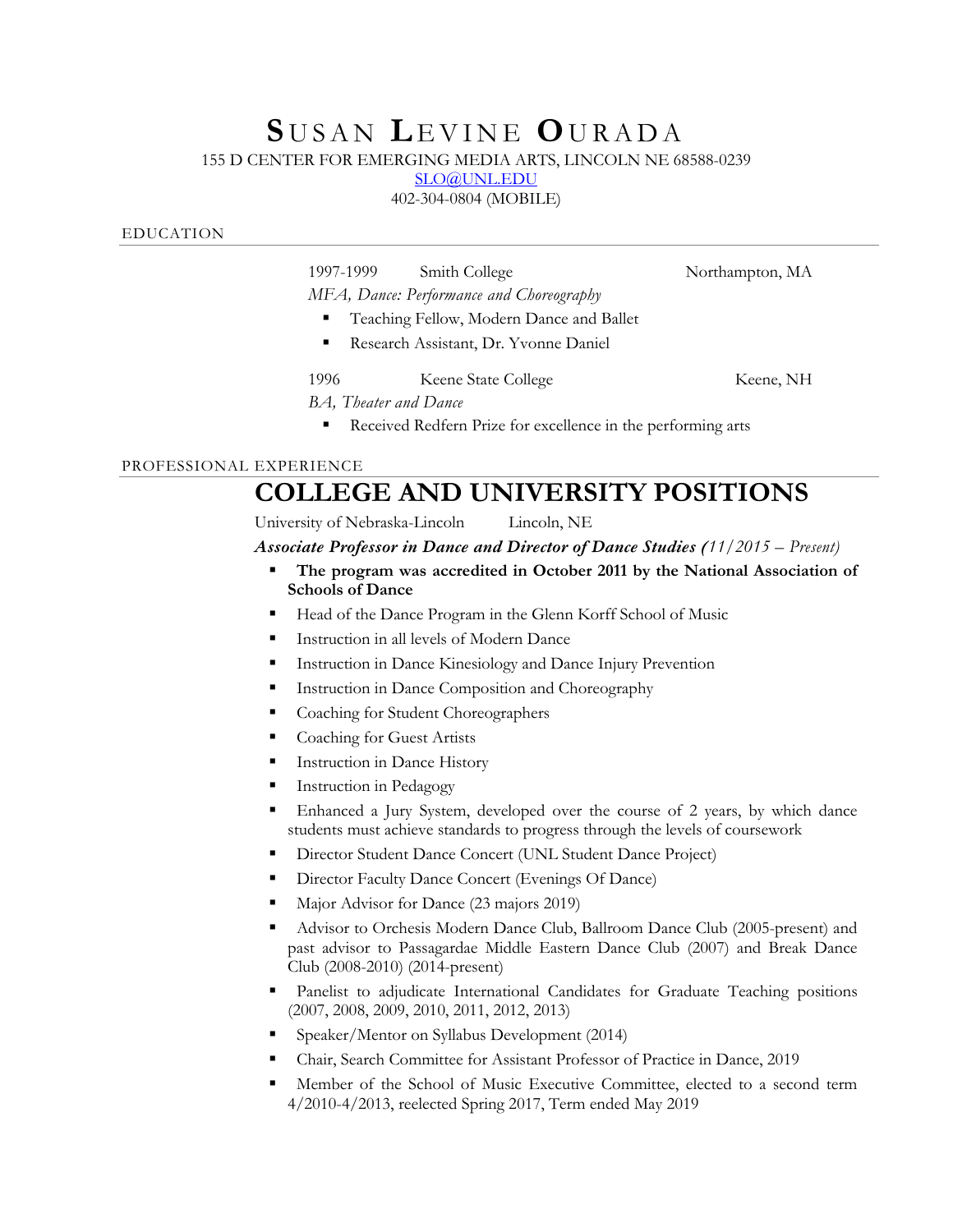- § Member of the School of Music Undergraduate Curriculum Committee
- § Member of Director Appointed GKSOM New Music/Dance Building Advisory Committee (8/2015 to 2021)
- § Member of Committee working with HDR architects, UNL Engineering and Architects and Carson Center Director on inclusion of UNL Dance in Carson Center (March 2017-August 2019)
- Member of Director Appointed Promotion and Tenure Ad Hoc Committee, through 1/2013
- Elected to College Executive Committee (replacing Chris Marks, during Faculty Development Leave) (8/2014-1/2015)
- § Provide supervision to 1 adjunct faculty, 1 accompanist, Guest Artists and an Graduate Teaching Assistant
- Provide Mentorship to Dr. Hye-Won Hwang, Assistant Professor of Practice
- Arrange for Guest Artists to conduct residencies and create work at the University: Pilobolus (2011), Alexandra Beller (2012), Jenna Riegal (2012), Kendra Portier (2013), Kayvon Pourazar (2013, 2014), Molly Lieber (2013), Jennifer Nugent (2014), Paul Besaw (2014, 2015), Jenna Riegel (2014, 2016), Nichol Mason (2014, 2015), Rhea Gill (2014), Nhan Ho (2015, 2016), Julie Mayo (2016), Laurel Jenkins (2017), Jenna Riegel (2017), Christy Funsch (2018), Dan Schuchart (2018), Melissa Templeton (2018,2019,2020) Lauren Simpson (2019,2020), Jennifer Nugent 2019, Michael Sakamoto, George dela Peña and Hyeyung Sol Yung: the Giselle Project (2021); Julian Barnett (2022)
- § Arrange for Guest Artists to teach classes at the University: South Pacific Dancers (2011), A Chorus Line (2012), Jenna Riegal (2012), Memphis (the musical) (2013), Lori Belilove (2013), Sandra Halperin (2013), Suzanne Farrell (2015), Anything Goes (2015), Zuma Zuma (2015), Eric Kaiel (2015), Laurel Jenkins (2015), Ida Nevasayneva/Les Ballets Trockadero de Monte Carlo (2016), Flashdance (2016), Fela (2016), Twyla Tharp Dance Company (2016), David Parsons Dance Company (2016), Mamma Mia dancers (2017), American Ballet Theater Master Teachers (2018 significant residency), Bill T Jones/Arnie Zane Dance Company--significant residency (2019), Ronald K Brown (2020, Michelle Ellsworth (2021), Step Afrika (2021), Pilobolus (2022) Stars of American Ballet (2022)
- Instituted and continue a collaboration between UNL dance and the Lincoln Public schools and continue to grow this project.
- Have an ongoing relationship with the Director of the Carson Center for Emerging Media around collaborations between the dance program and artists in AI, VR and other emerging arts(2017-present)
- § Selected to be a Fellow in the 2021-22 cohort of UNL Student Success Fellowship (through the Executive Vice Chancellor's Office)
- § Elected to the Hixson Lied College Executive Committee 2021-2024
- § Elected to the UNL Faculty Senate 2021-2023
- § Nominated by the Faculty Senate Committee on Committees to run for a position on the Academic Program Committee (APC)

# 8/2005-8/2011 University of Nebraska-Lincoln Lincoln, NE

# *Assistant Professor in Dance*

■ Head of the Dance Program in the School of Music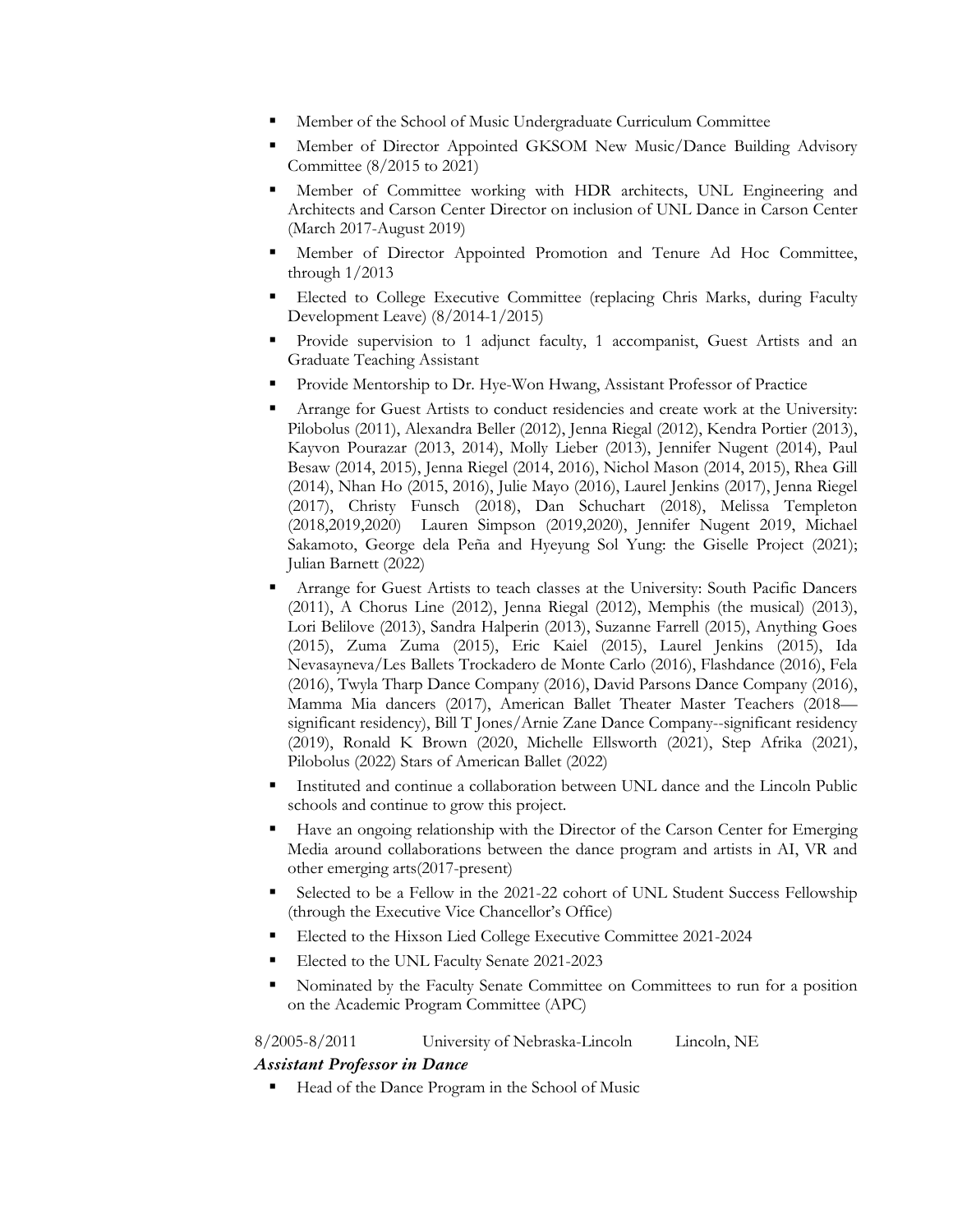- Instruction in all levels of Modern Dance
- Instruction in Dance Kinesiology and Dance Injury Prevention
- Instruction in Dance Composition and Choreography
- Instruction in Dance History
- Instruction in Pedagogy
- Instituted a Jury System by which dance students must achieve standards to progress through the levels of coursework
- § Director Student Dance Concert (UNL Student Dance Project)
- § Director Faculty Dance Concert (Evenings Of Dance)
- Major Advisor for Dance (27 Majors, 40+ minors)
- § Advisor to Orchesis Modern Dance Club, Ballroom Dance Club, and Passagardae Middle Eastern Dance Club, Break Dance Club
- Panelist to adjudicate International Candidates for Graduate Teaching positions (2007, 2008, 2009, 2010)
- § Member of the School of Music Executive Committee, elected to a second term 4/10
- § Member of the School of Music Undergraduate Curriculum Committee
- § Provide supervision to 3 adjunct faculty, 2 accompanists, Guest Artists and a program Graduate Teaching Assistant
- § Serve as pre-talk speaker/post talk moderator as requested by the Lied Center for various dance artists including Hubbard Street, Pilobolus, Richard Alston Beijing Modern Dance Company and Shen Wei Dance, Merce Cunningham, Paul Taylor, Alvin Ailey American Dance Theater (3/2011).
- Serve as pre-talk speaker for Business students attending dance performances at the Lied Center, including Jose Porcel Flamenco and Georgian State Dance Company.
- § Arrange for Guest Artists to teach classes and create work at the University: Daniel Kubert (Bill T. Jones/Arnie Zane Dance Company), Paul Besaw (Gamble/VanDyke), Ruth Davidson Hahn (Mark Morris Dance Group), Jeffrey Curtis (Shapiro and Smith), Jan Van Dyke, David Dorfman, 3 dancers from the Paul Taylor Dance Company, Robert Swinston (Merce Cunningham Dance Company), Dawn Stoppiello and Mark Coniglio (Troika Ranch), Heidi Latsky Dance Company, Axis Dance Company, Time Lapse Dance Company, Jenna Riegel (Bill T. Jones/Arnie Zane Dance Company and David Dorfman Dance)
- § Host/facilitate student interactions with Visiting Artists from other venues on campus within the dance program: Shen Wei Dance, Hubbard Street Dance, Richard Alston Dance Company, Troika Ranch, Tim Miller, Beijing Modern Dance, Pilobolus
- Host/facilitate interaction with Visiting Scholar Marcia Siegel and Joan Accocella
- § Successfully undertook wide-reaching curriculum revision activities resulting in a recrafting of the entire BA in Dance Degree, approved by the School of Music Undergraduate Curriculum Committee, the School of Music faculty, the Hixson-Lied College of Fine and Performing Arts Curriculum Committee and the Hixson-Lied College of Fine and Performing Arts Faculty.
- § Oversaw the choreography of 2 modern dance works which, following blind adjudication at the regional American College Dance Festival, were selected for entry in the prestigious Gala Concert at the end of the Festivals. These are the first two times in 22 years that UNL dance has received this honor, both during my tenure.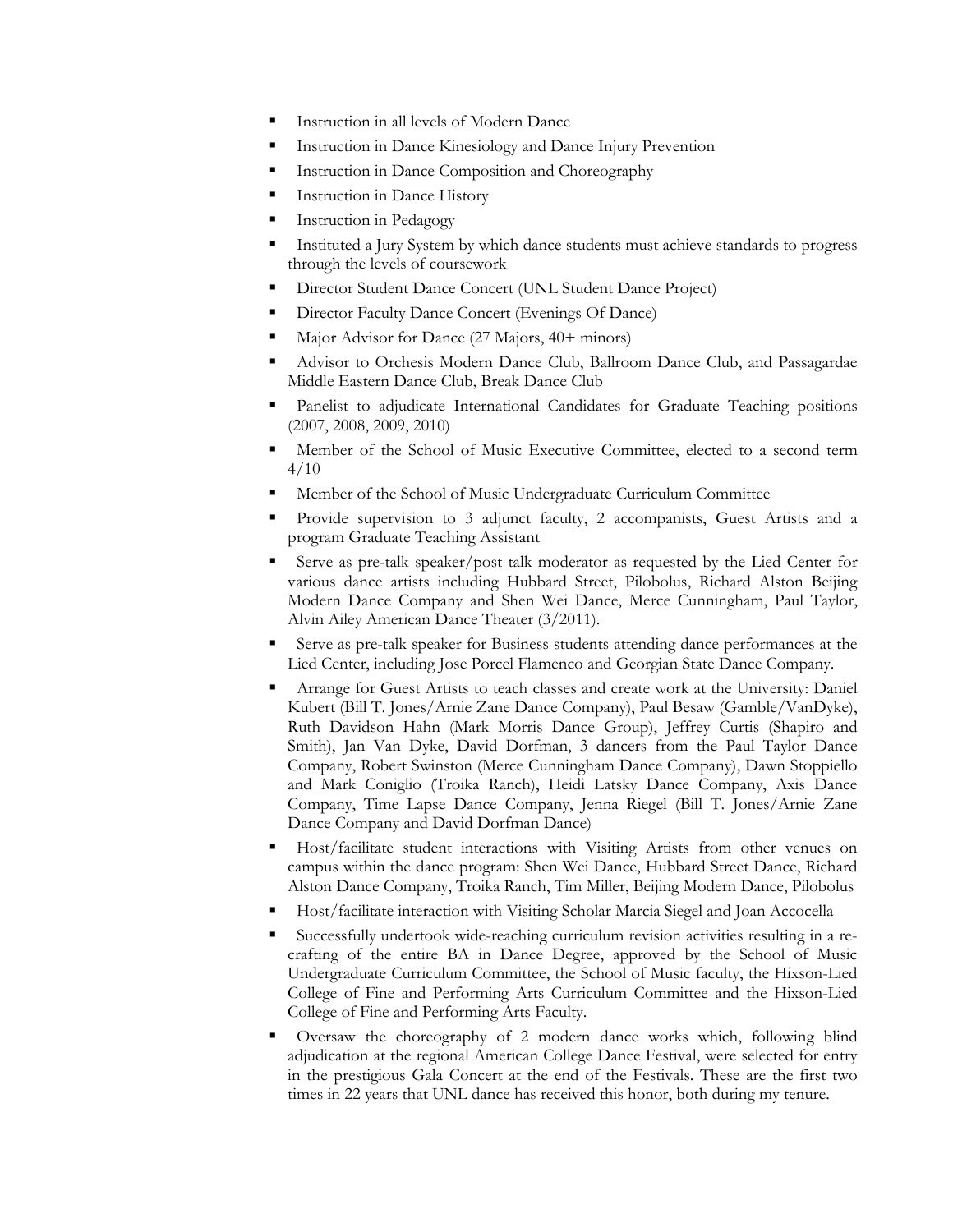- Selected by blind peer review to present scholarly paper and choreography at Society for Music Theory and College Music Society
- § Co-authored an essay, with Musicologist, Dr. Gretchen Foley *Choreographing Perle: An Inter-Disciplinary interpretation of Perle's String Quartet No. 5*, that was accepted for inclusion in Theory and Practice
- Part of a collaborative team that brought Most Happy Fella to the Waterford International Festival of Light Opera, which ultimately won 6 prizes including the First
- § Co-Principal Investigator in Doris Duke Charitable Trust Creative Campus initiative with NYC/Berlin dance company Troika Ranch
- § Principal Investigator in Dancing in the Sand, Bringing Modern Dance to the Cherry County Rural Schools, funded by Arts are Basic and the Nebraska Arts Council
- Instituted at collaboration between UNL dance and the Lincoln Public schools and continue to grow this project.

## *Additional Teaching*

2013, 2014, 2015, 2016, 2017, 2018, 2019, 2020, 2021,2022

*Guest Instructor* University of Nebraska

• MUNM 201 Contemporary Issues in Art

2018, 2019, 2021

*Guest Instructor* University of Nebraska MUNM 171 Arts Alive in Nebraska

2016, 2017, 2018, 2020, 2021

*Guest Instructor* University of Nebraska Doctoral Performance Practice Course

## 2018

# Instructor **Osher Lifelong Learning Institute (OLLI)**

Chatting About Dance: a five week miniseries

| March 2018                                                              | American College Dance Association Conference | Madison, WI       |
|-------------------------------------------------------------------------|-----------------------------------------------|-------------------|
| <i><u><b>Instructor</b></u></i><br>Pilates<br>٠                         |                                               |                   |
| March 2017<br><i><u><b>Instructor</b></u></i><br>Pilates<br>٠           | American College Dance Association Conference | Wichita, KS       |
| March 2016<br><i><u><b>Instructor</b></u></i><br>$\blacksquare$ Dilator | American College Dance Association Conference | Stevens Point, WI |

§ Pilates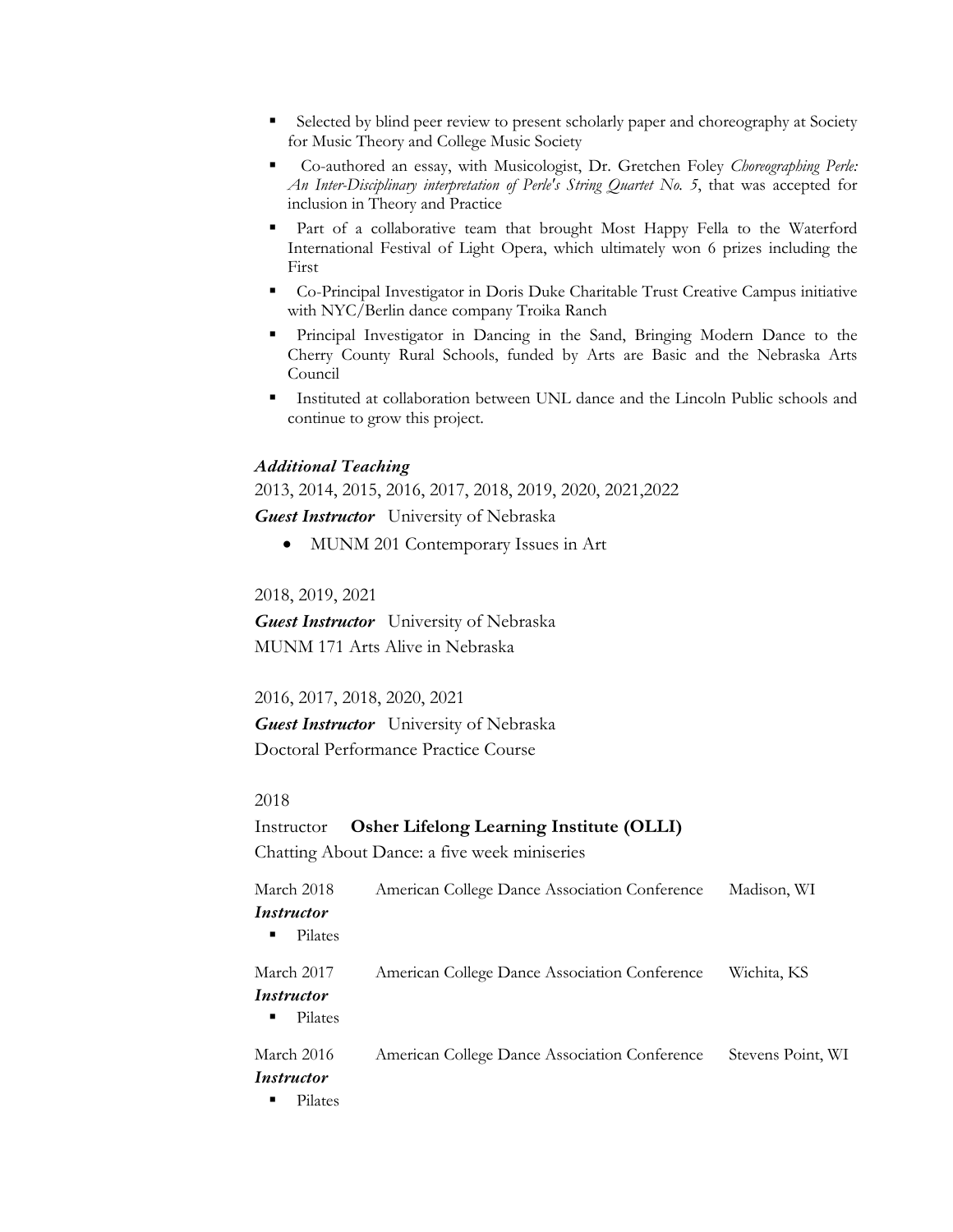October 2016 Korea National University of the Arts Seoul, South Korea

■ Teaching dance improvisation to Graduate Students in Theater, Theater for Young Audiences, and Dance.

| March 2015<br><i>Instructor</i><br>Pilates                          | American College Dance Association Conference                                                                          | Ames, Iowa         |
|---------------------------------------------------------------------|------------------------------------------------------------------------------------------------------------------------|--------------------|
| March 2014<br><i><b>Instructor</b></i><br>Pilates<br>$\blacksquare$ | American College Dance Association Conference                                                                          | Milwaukee, WI      |
| January 2014                                                        | Kennedy Center American College Theater Festival Lincoln, NE<br><b>Guest Instructor Pilates for the Embodied Actor</b> |                    |
| March 2013<br><i>Instructor</i><br>Pilates                          | American College Dance Association Conference                                                                          | Mankato MN         |
| March 2013                                                          |                                                                                                                        |                    |
| <b>Guest Artist</b>                                                 | <b>Ursinus College</b><br>Collegeville, PA                                                                             |                    |
|                                                                     | Create original Choreography and teach master classes                                                                  |                    |
| March 2012<br><i>Instructor</i><br>Pilates                          | American College Dance Association Conference                                                                          | Salt Lake City, UT |
| <b>Instructor</b><br>Pilates                                        | November 2010 Kansas Dance Festival                                                                                    | Wichita KS         |
| March 2010<br><i><u><b>Instructor</b></u></i><br>Pilates            | American College Dance Association Conference Stevens Point, WI                                                        |                    |
| April 2006<br><i>Instructor</i><br>Pilates                          | American College Dance Association Conference                                                                          | Wichita KS         |
| <b>Lecturer</b> in Dance                                            | 8/2004-5/2005 University of Nebraska-Lincoln<br>All levels of Modern Dance                                             | Lincoln, NE        |

■ Dance Injury Prevention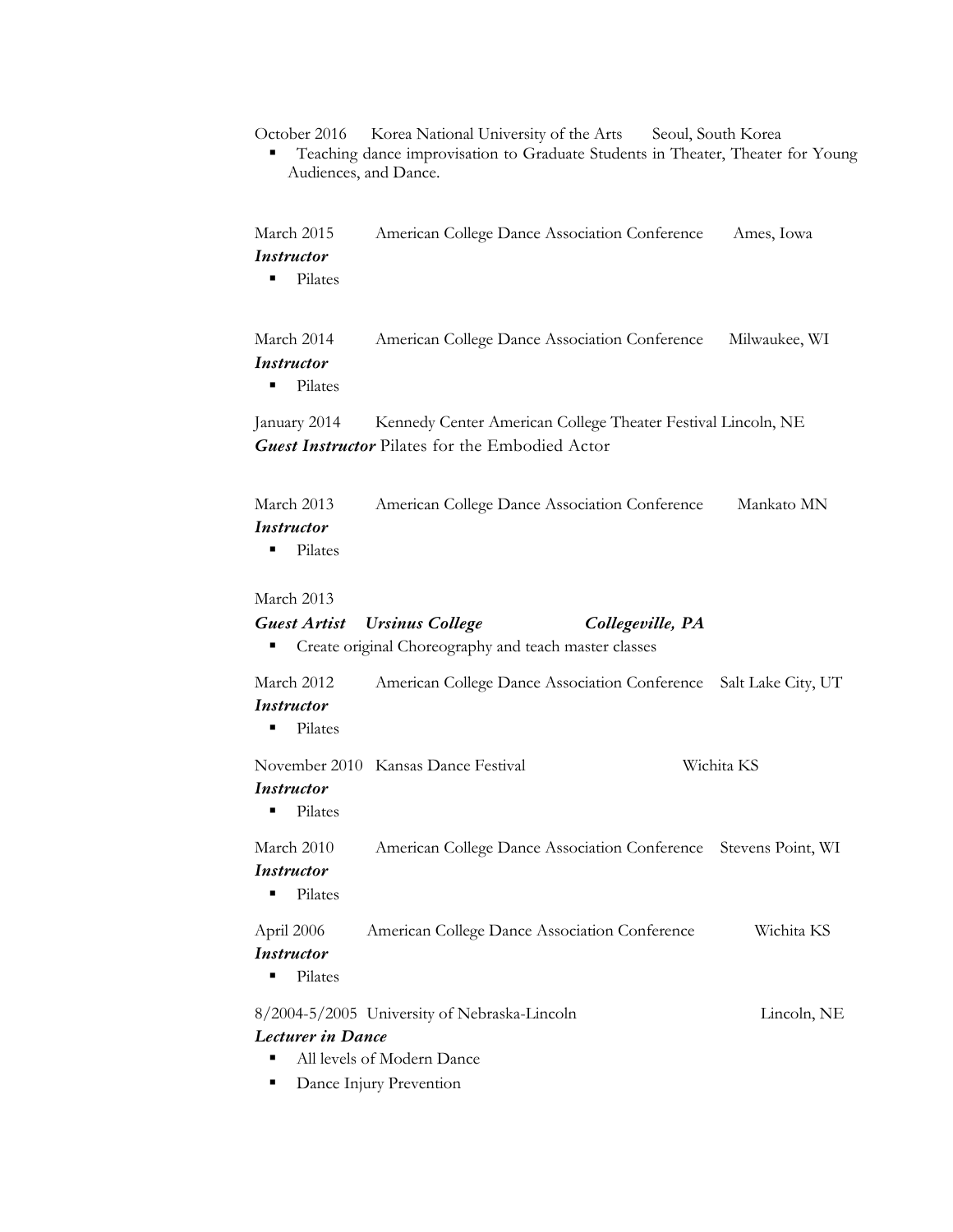- Dance Kinesiology
- Co-Director Student Dance Concert
- Director Faculty Dance Concert
- Major Advisor for Dance (during Department Head's leave)
- Assisted Director of School of Music in curriculum revision activities

# 2001-2003 Fitchburg State College Fitchburg, MA

# *Assistant Professor in Dance*

- All levels of Modern Dance, Jazz and Ballet; Yoga and Pilates ■ Theater Movement, an interdisciplinary theater/dance course
- Art of Dance, a history and aesthetics course
- Making Dances, a composition course
- Health and Fitness
- § Choreographed Zorba the Greek, Spring 2002 and The Call of the Wild, Fitchburg, Spring, 2003 and Edinburgh (Scotland) Festival/Fringe, Summer 2003
- § Served on College Curriculum Committee, Excellence in Higher Education Committee & Blue Ribbon Committee for the Arts (Presidential appointment)

# 2000-2001 Keene State College Keene, NH

# *Coordinator, Early College Awareness Project (ECAP)*

- I was the first director of this project mandated with offering cultural, academic and artistic opportunities to low income students, imminently dropping out of school.
- § Grant funded; a majority of time was spent securing dollars: federally, nationally, regionally, privately and locally.

| 2001 | Catawba College | Salisbury, NC |
|------|-----------------|---------------|
|      |                 |               |

# *Visiting Artist*

- Guest Instructor for Modern Dance, Jazz, Ballet and Composition
- Choreographed an original work for the dance ensemble

| 2000                              | Smith College                       | Northampton, MA  |
|-----------------------------------|-------------------------------------|------------------|
| <i><b>Visiting Instructor</b></i> |                                     |                  |
| ٠                                 | Floor Barre Technique               |                  |
| 1999                              | Mount Holyoke College               | South Hadley, MA |
| <b>Teaching Fellow</b>            |                                     |                  |
| ٠                                 | Intermediate Ballet                 |                  |
| 1998                              | Smith College                       | Northampton, MA  |
| <b>Teaching Fellow</b>            |                                     |                  |
| п                                 | Beginning Modern Dance              |                  |
| п                                 | Beginning Ballet                    |                  |
| 1999-2001                         | Antioch/New England Graduate School | Keene, NH        |
| Instructor                        |                                     |                  |

■ Intermediate/Advanced Modern Dance/Improvisation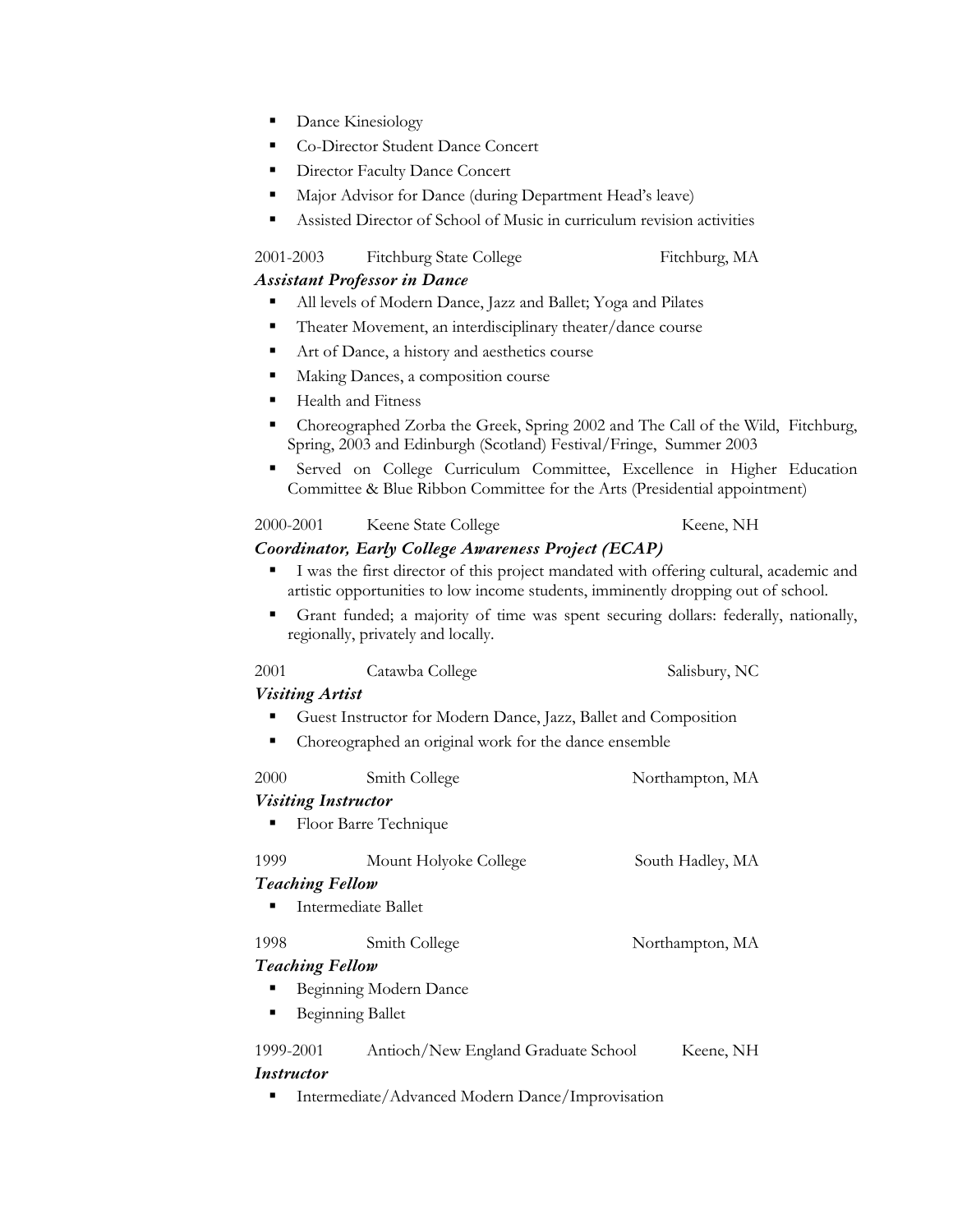| 1999-2001              | Keene State College Upward Bound                                                                                                                        | Keene, NH         |
|------------------------|---------------------------------------------------------------------------------------------------------------------------------------------------------|-------------------|
| Instructor             |                                                                                                                                                         |                   |
| Ξ                      | Intermediate Modern Dance/Improvisation                                                                                                                 |                   |
| п                      | "Bridge" English (for students about to enter their first year of college)<br>Arts and Literature of the Holocaust (for "bridge" and high school senior |                   |
|                        |                                                                                                                                                         |                   |
|                        | January 2013, 2014, 2015 Day of Dance                                                                                                                   | Omaha, NE         |
|                        | Adjudicator and Teacher                                                                                                                                 |                   |
| 2009-2016              | Lincoln Public Schools                                                                                                                                  | Lincoln, NE       |
| Teacher/Mentor         |                                                                                                                                                         |                   |
| п                      | Dance 101 Class at Lincoln High and Northstar High Schools                                                                                              |                   |
| 2007-2010              | <b>Five Willows</b>                                                                                                                                     | Lincoln, NE       |
| Instructor             |                                                                                                                                                         |                   |
| Pilates                |                                                                                                                                                         |                   |
| April 2006             | American College Dance Association Conference Wichita KS                                                                                                |                   |
| Instructor             |                                                                                                                                                         |                   |
| Pilates<br>П           |                                                                                                                                                         |                   |
|                        |                                                                                                                                                         |                   |
| 1999-2005              | Central Pilates Studio                                                                                                                                  | Keene, NH         |
|                        | Owner and Master Instructor                                                                                                                             |                   |
|                        | Offer group and private instruction in Pilates                                                                                                          |                   |
| 1999-2002              | Benjamin Franklin School                                                                                                                                | Keene, NH         |
| Residency Dance Artist |                                                                                                                                                         |                   |
|                        | Working weekly with elementary school students, in collaboration with Art, Music<br>and primary classroom teachers                                      |                   |
| 1990-2004              | Moving Company Dance Center                                                                                                                             | Keene, NH         |
| Faculty                |                                                                                                                                                         |                   |
| Pilates                |                                                                                                                                                         |                   |
| ٠                      | Ballet. Modern Dance (all levels)                                                                                                                       |                   |
| п                      | Jazz. Hip Hop (beginning and intermediate levels)                                                                                                       |                   |
| п                      | Creative Dance                                                                                                                                          |                   |
| ٠                      | Improvisation and Composition                                                                                                                           |                   |
| Ξ                      | Coordinated a vast array of Performances. Residencies and Lecture-Demonstrations                                                                        |                   |
| 1999-2000              | Vermont Academy                                                                                                                                         | Saxtons River, VT |
| Teacher                |                                                                                                                                                         |                   |
|                        | Senior (Varsity) Dance Company Teacher                                                                                                                  |                   |
|                        |                                                                                                                                                         |                   |
| 1997-1998              | Northfield/Mount Herman School                                                                                                                          | Northfield, MA    |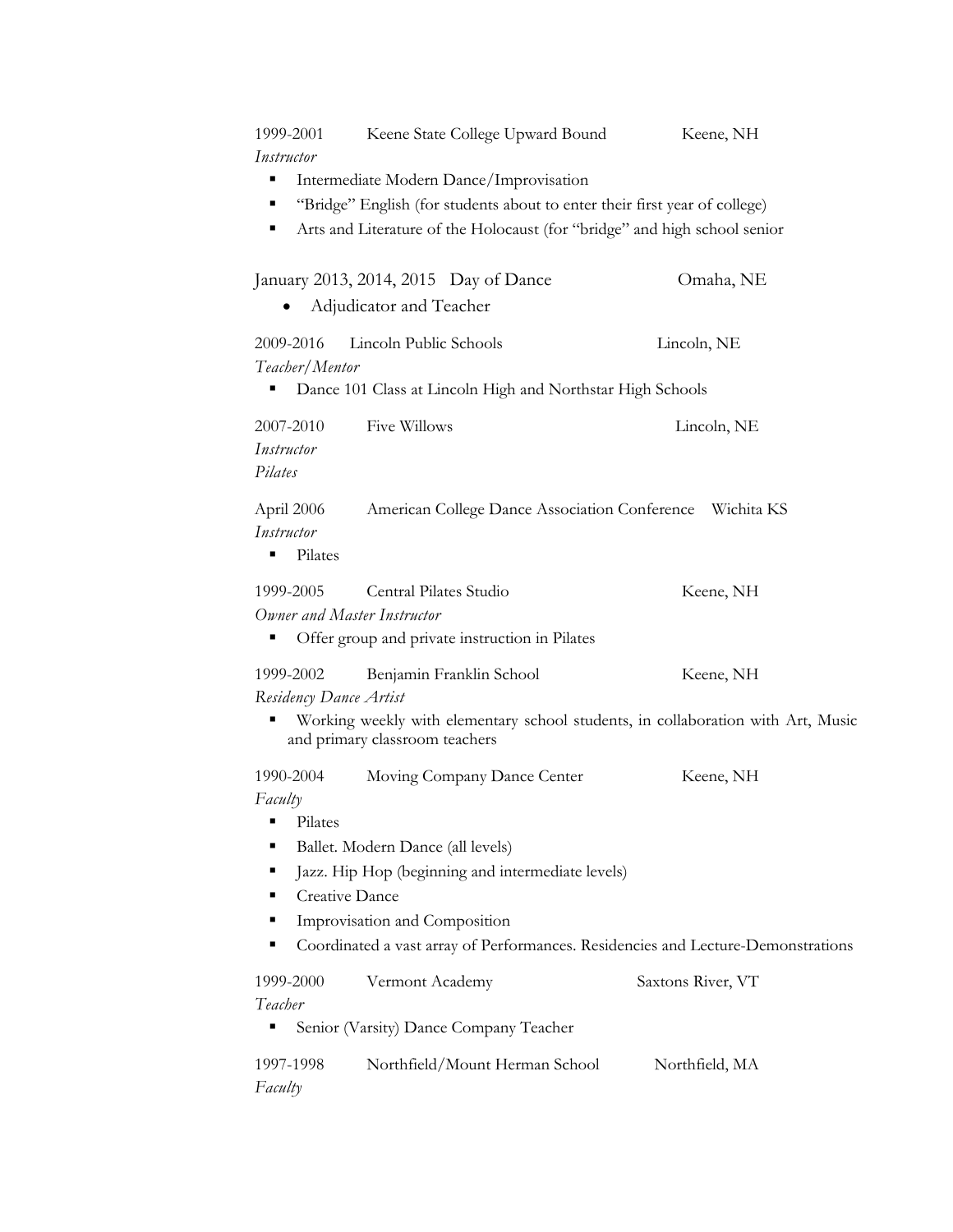- Senior (Varsity) Dance Company Teacher
- Assisted with Artistic Direction for Annual Spring Concert

1996-1997 Keene Middle School Keene, NH *Dance Teacher*

§ Working weekly with middle school students, stressing social interaction, spatial relations and coordination

# **SLO/DANCE COMPANY**

*Artistic Director and Founder*

- § Original and Repertory Professional Dance Company
- 501c3 Non Profit Status Granted 8/2015

February 2022

**Compulsories (intercollegiate)** With Paul Besaw Section 3: She's not there

April 2021 Rising Commission from Ist Plymouth Church

Ongoing: sloDance.soloDance.slowDance 3/2015-present April 2021- present Collaborating with Julie Mayo on a new solo project

September 2020

**TEDx Talk Schizocosa**  Nebraska Public Television Lincoln, NE

February 2020

**The Vitches** Shostakovitch Chamber Symphony in C Minor, Op 110a Lincoln Symphony Orchestra Commission Lincoln NE

2019-2020 Collaborations with Jennfer Nugent Brooklyn NYC Postponed due to covid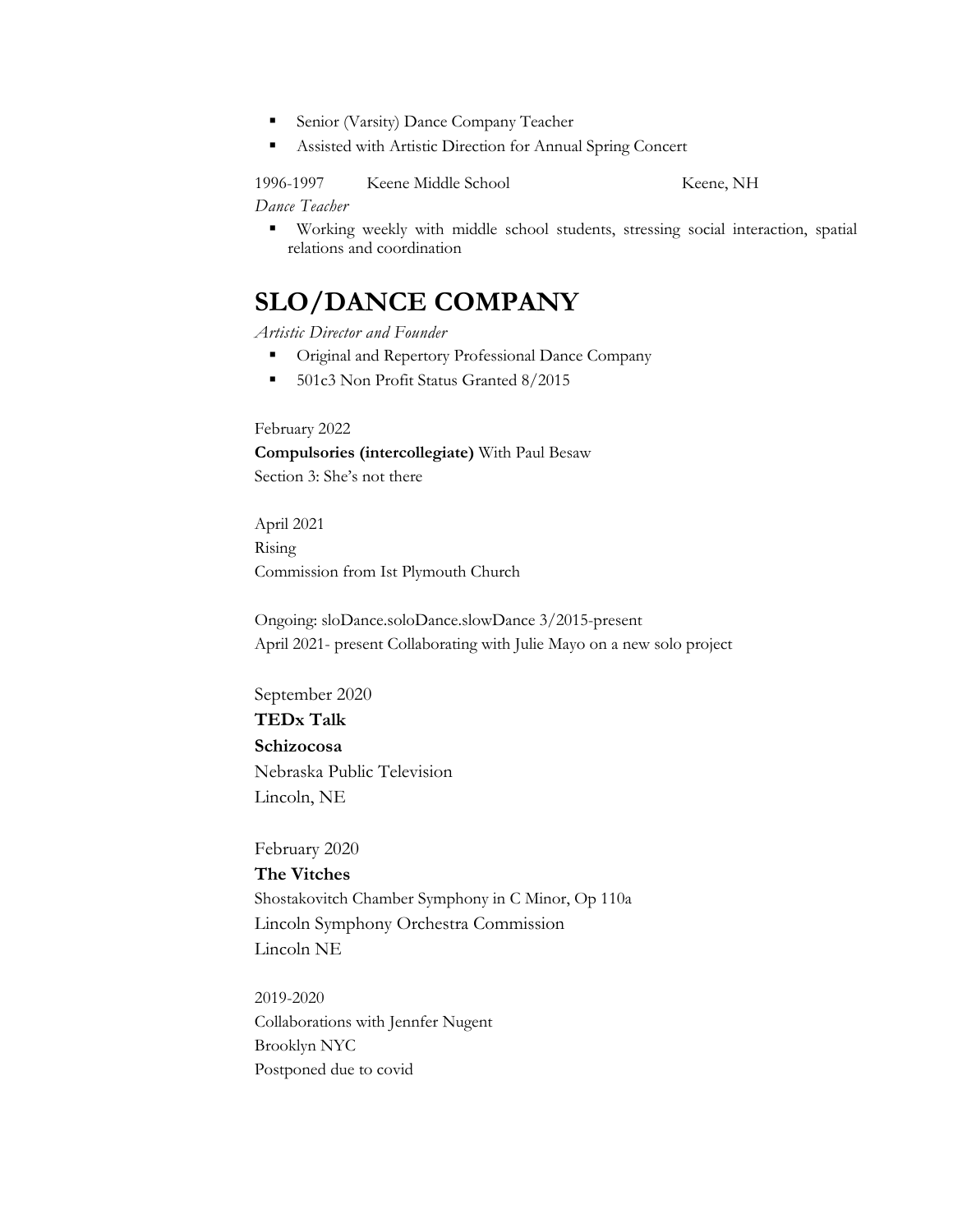Collaborations with Christy Funsch Lisbon, Portugal (October 2019) Brooklyn NYC Postponed due to covid

April 2017 Note The Obvious Differences

A collaborative concert with Hyeyung Yoon, Hye-Won Hwang. Featuring performacnes by SLO dancers, Paul Barnes, Gregory Beaver.

April 2015 P(l)aying Due(t)s Doane College Presented by Arts Are Basic

August 2014 P(l)aying Due(t)s, premiere performances

- Non-profit status was pending
- § Presented as part of the Nebraska Repertory Theater Season
- Sold out house

April 2014 At the Threshold

*Artistic Director and Founder*

- Original and Repertory Professional Dance Company
- Non-profit status wass pending

sloDANCE, pre-premiere performances 2014 Arts Riot 7/2014 Performed excepts of solo work and improvisation Burlington, Vermont

Eat Your Arts Out 7/2014 Premiered Compulsories with Paul Besaw The Flynn, Burlington, Vermont

Performed improvisational works Pizza on Earth Sculpture Gardens 7/2014 Charlotte, Vermont

2013 Jazz in June, Sheldon Art Museum, Lincoln NE

# **CHOREOGRAPHY**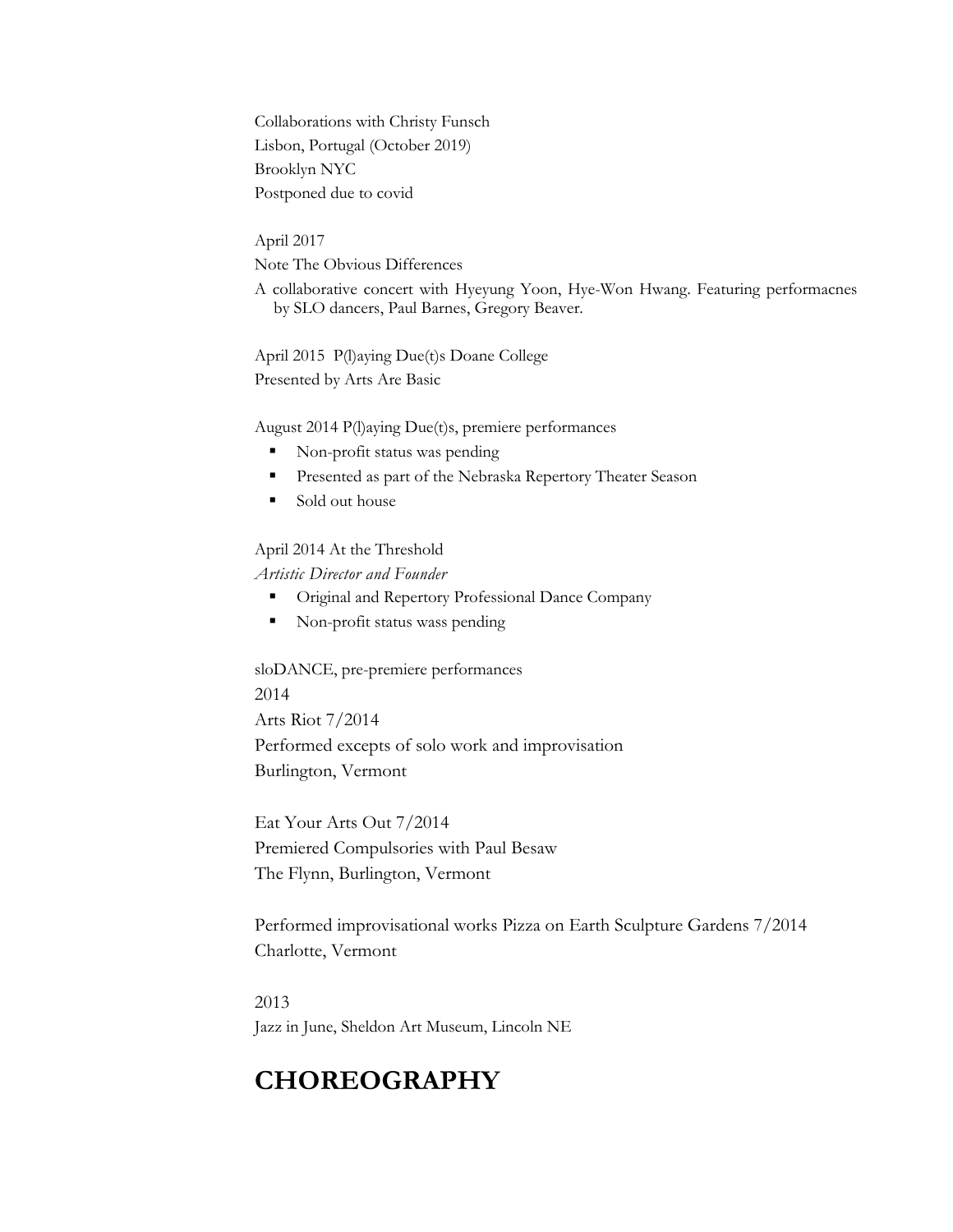**2021-22 Nebraska Repertory Theatre Our Town** 2021 **Phoenix,Nebraska** UNL Senior Dance Ensemble

2020 **Yes, Pluto is, in fact, still a planet.** UNL Senior Dance Ensemble

October 2019 **Nebraska Repertory Theatre The Legend of Georgia McBride**

March 2019 **Nebraska Repertory Theatre HAIR**

April 2019

 **press/sure** UNL Senior Dance Ensemble.

Begun 11/2018) Performance 2/2019

# **N150 Performance**

Charter Day Celebration: Music and Milestones N150

Choreographing "Sea of Red" including a new music commission by Garret Hope and featuring sloDance, Alumni dancers and UNL dance majors

February 2019 The Tender Land UNL Opera

## April 2018

## **(I) Miss America**

Choreographed on the UNL Senior Dance Ensemble. Premiering at Evenings of Dance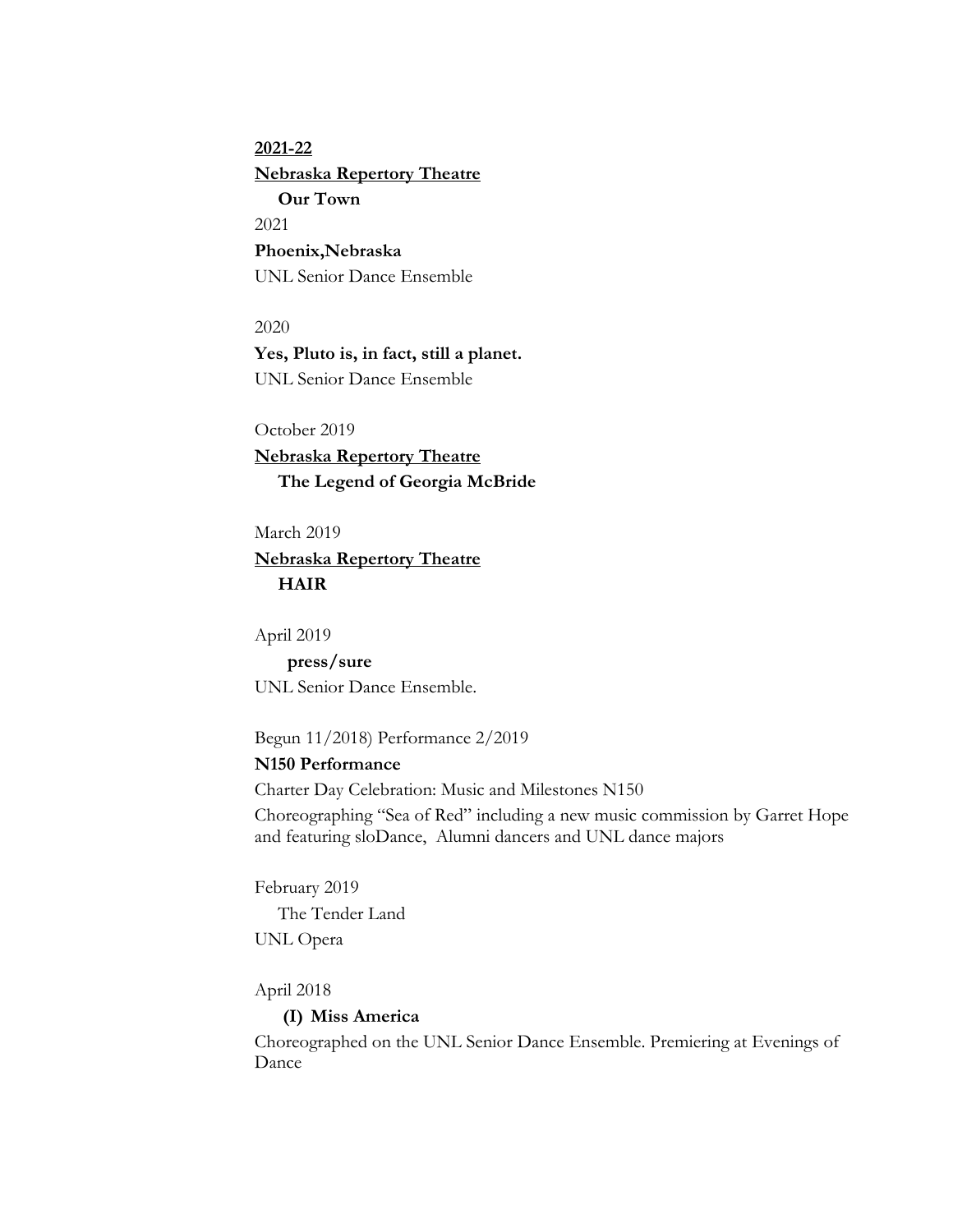April 2018 **Lord of the Flies** Nebraska Repertory Theater

October 2018 **An Act of God** Nebraska Repertory Theater

April 2018

## **(i) Miss America**

Choreographed on the UNL Senior Dance Ensemble. Premiering at Evenings of Dance

#### 2017

## **Note the Obvious Differences**

Choreographed on the UNL Senior Dance Ensemble. Premiering at Evenings of Dance

# November 2017

# **Now's the Time**

A series of dances in response to visual art works at the Sheldon Museum of Art

#### 2016

## **Her/Hi(s)tory**

Choreographed on the UNL Senior Dance Ensemble. Premiered at Dancing Uphill in Burlington, VT. I am now choreographing on the rest of the suite for performances with sloDance in the Fall of 2017.

### 2015

## **Neither Anvil Nor Pulley 4/2105**

Collaboration with Dr. Dave Hall, Percussion Professor at UNL. We presented one movement of this long work by Dan Trueman with the UNL Percussion Ensemble and the UNL Senior Dance Ensemble. I am now choreographing on the rest of the suite for performance with sloDance in the Fall of 2016 (postponed).

## 2014

## **Whale and Bowl 12/2014)**

Commissioned by Garrett Hope. Presented at the Union College, Lincoln NE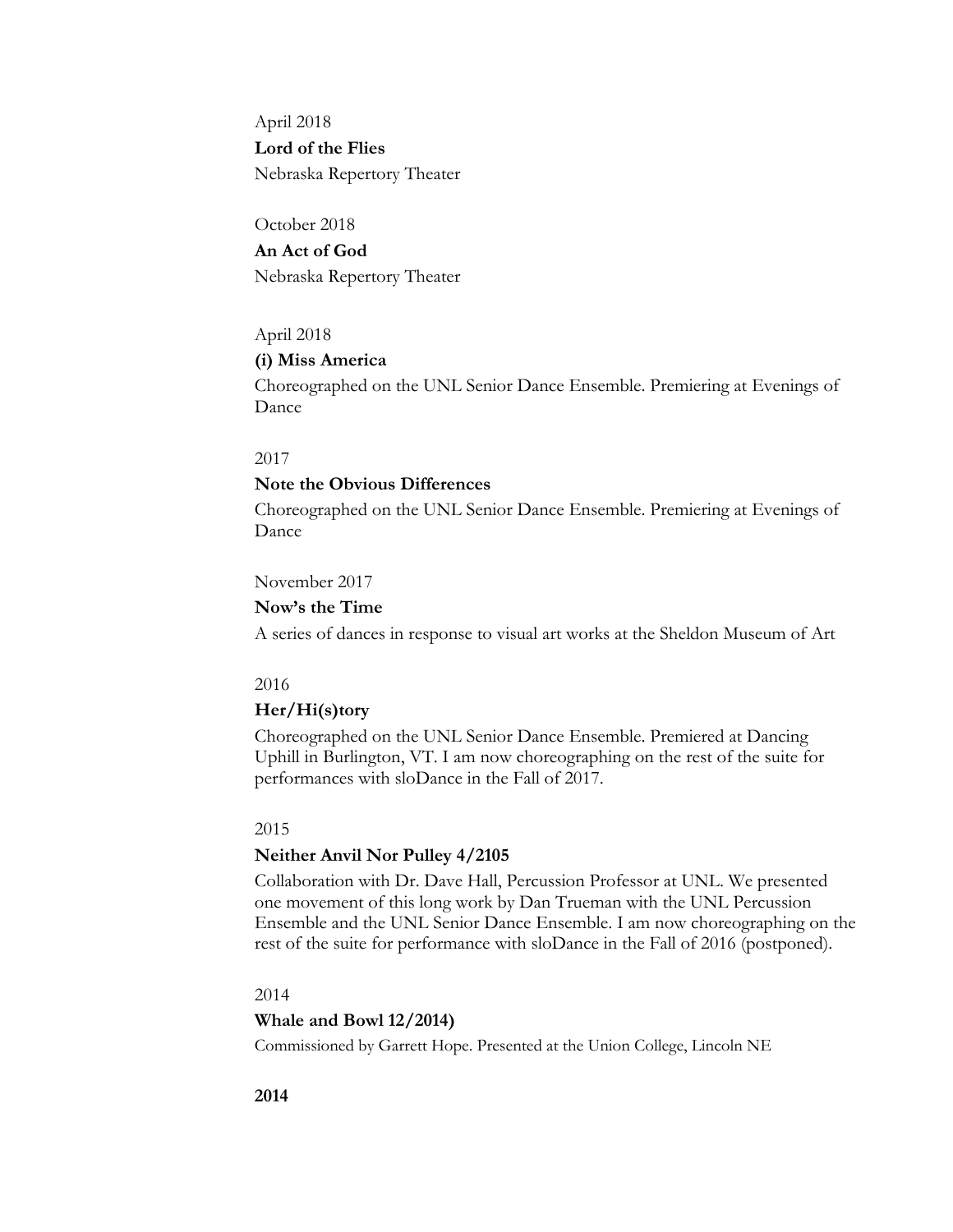## **Currency Exchange**

Premiered and presented for adjudication at the American College Dance Association Conference, Milwaukee Wisconsin

## **2014**

## **For the Birds**

Commissioned by the Nebraska Chamber Orchestra. Presented at the Nebraska Public Television, Lincoln NE and the annual Pelican Migration Celebration, Alma, NE

## 2013

### **Its Surreal Thing**

Invlted by the Sheldon Museum of Art to perform a the opening of this exhibit. 6 dancers perfomed in and around the Great Hall

#### 6/2013

#### **Jazz in June**

4 performances in the Sculpture garden of original work each based on the previous week's performance. Professional dancers Ekida Laurie and Noelle Bohaty performed. Invited by the Jazz in June Administration

#### 4/2013

#### **The Elements**

In honor of the 100th anniversary of the first performance of Igor Stravinksy's Rite of Spring. 6 dancers, music by Zoe Keating. To be presented at the Orpheum Theater, Omaha NE

#### 3/201

## **Tomorrow**

Commissioned by Ursinus College and in collaboration with Garrett Hope, composer, we created and premiered this work for string trio and 15 dancers.

## 2012

#### **Repeat After Me**

In honor of the 100<sup>th</sup> anniversary of the first performance of Igor Stravinksy's Rite of Spring. 6 dancers, music by Zoe Keating. To be presented at the Orpheum Theater, Omaha NE

#### 2012

## **Grab**

The end result of the non-commission with the Hildegard Center for the Arts. A duet.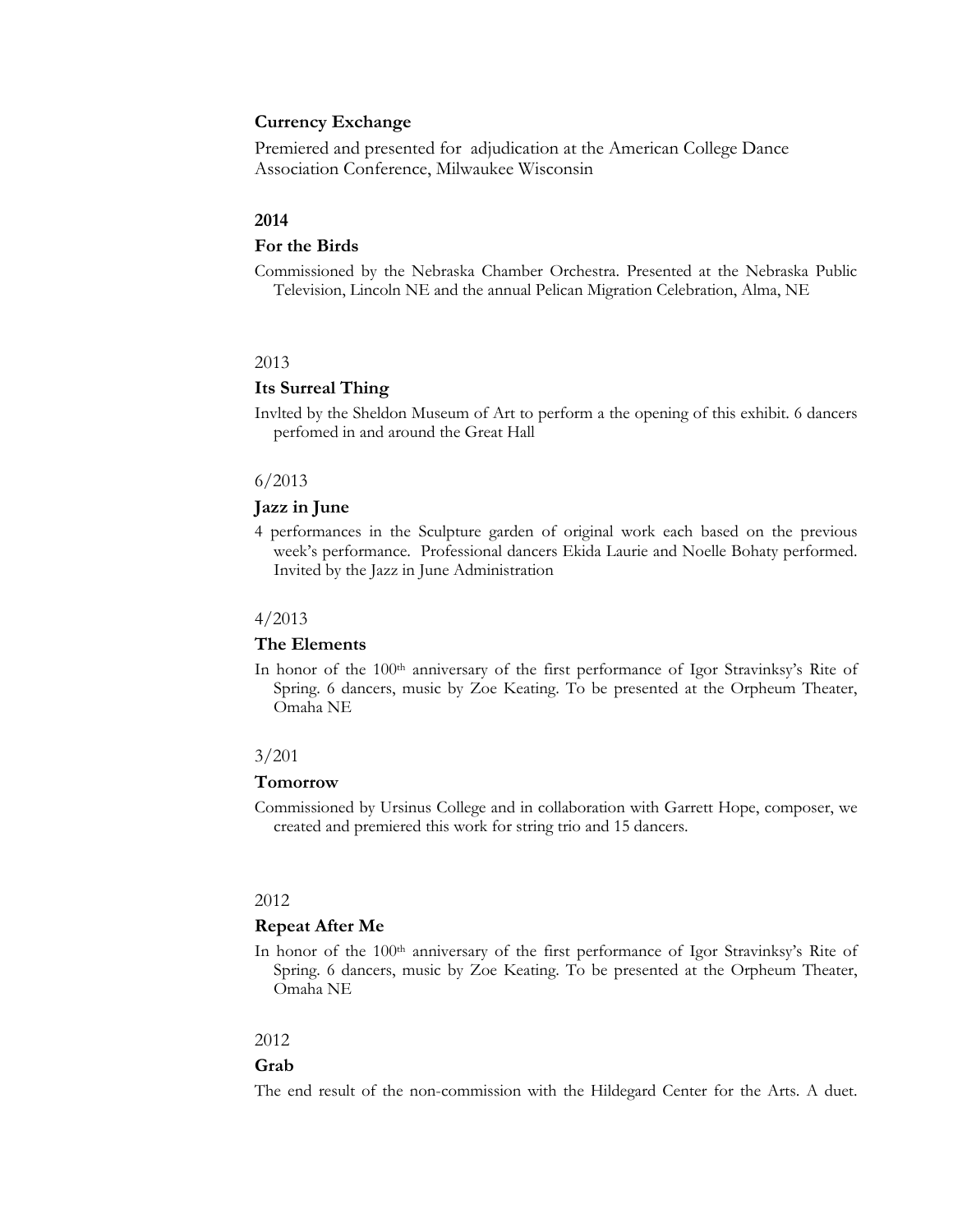Music by Arvo Part and Sinead O'Connor

## **2012**

## **Duncan Dances**

Presented at the Duncan Estate and commissioned by Arts Are Basic. In honor of the mother of American modern dance, Isadora Duncan, performers wore white and did structured improvisations inspired by the artwork. Attended by over 800 people.

## 2011

## **Rebel Divine (**became **Grab)**

Commissioned by the Hildegard Center for the Arts I am creating a duet in response to my study of Hildegard Von Bingen. Premiered April 2012

## September 2011

## **Garden Dance**

Commissioned by the Friends of Arts Are Basic six dancers performed under my guidance with structured improvisations for 2000 people as part of a garden tour,

#### April 10, 2011

## **Song and Dance at the Capitol**

Presented two recent works, Schizoca and The Lark, at the Nebraska State Capitol,

## April 2011.

#### **(re)mission**

Quintet based on the activities of the Westboro Baptist Church depicted through a doctor patient relationship. This piece included a score by Dr. Damon Lee. Premiered at the Lied Center's Johnny Carson Studio Theater

## **White Stitches**

Commissioned by the International Center for Quilt Studies I am creating a solo for myself in responses to the White on White quilts from Marseilles, France.

November 2010

## **Schizocosa**

Kansas Dance Festival

Collaborative work with Dr. Eileen Hebets, Department of Biology, Garrett Hope, DMA candidate in Composition, School of Music.

#### September 2010

#### **Marching Single Ladies**

Commissioned by the Cornhusker Marching Band, in which 290 musicians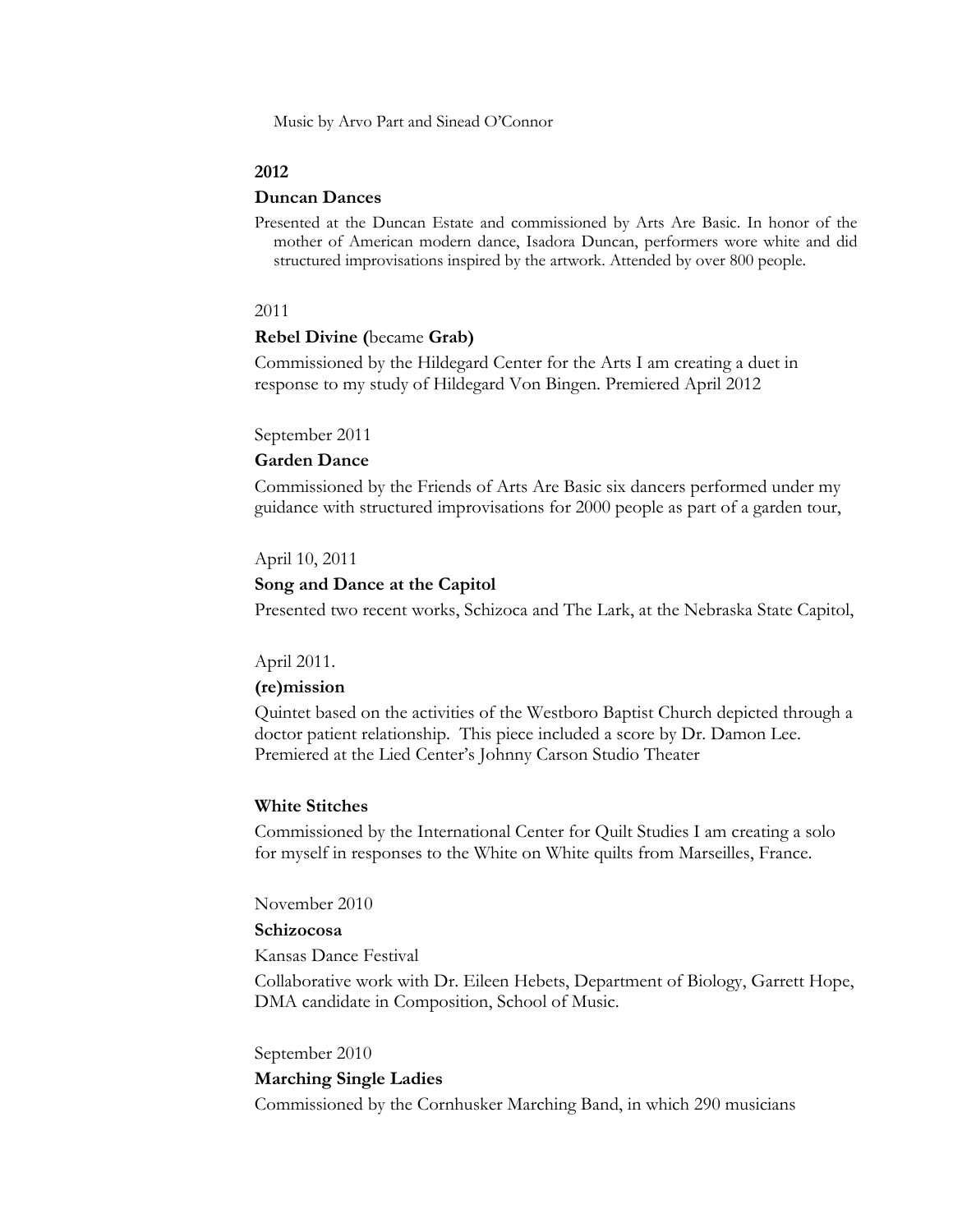relinquished their instruments and invoked their inner Beyonce' to the delight of the Homecoming audience at Memorial Stadium

## March 2010

## **Crossed Purposes,**

(reconceived from 25 to 12 minutes) University of Wisconsin at Stevens Points March 16, 2010 University of Vermont, Burlington March 25-28, 2010 Evenings of Dance April 13-17, 2010

February 2010 **Crossed Purposes (Full Length Premiere)** Commissioned by Lincoln's Symphony Orchestra

Kimball Recital Hall February 6, 2010

## April 2009

## **Triple Standards**

§ "Pretend" which was begun in 2008 became a fully realized triptych created in collaboration with Paul Besaw, in which dancers from Vermont and Nebraska danced with Paul and me in this light and amusing play on the words of three old 'standards' from jazz.

# **Plains Truth**

# Part I – **Hiding**

# Part II – **Lying**

(this is a work in progress, with 3 more dances in the works)

§ I choreographed these dances with to music that to *me* typifies the west, looking at the darker premises behind the literal poetry of the lyrics.

#### October 2008

## **Into the Monster's Lair**

§ I have re-choreographed this work for a concert at Millersville State University on a new dancers

#### April 2008

#### **(the ballet for Carousel)**

§ I choreographed the central pas de deux ballet with one professional dancer, one UNL student dancer and 11 children.

## **Dead Man Walking**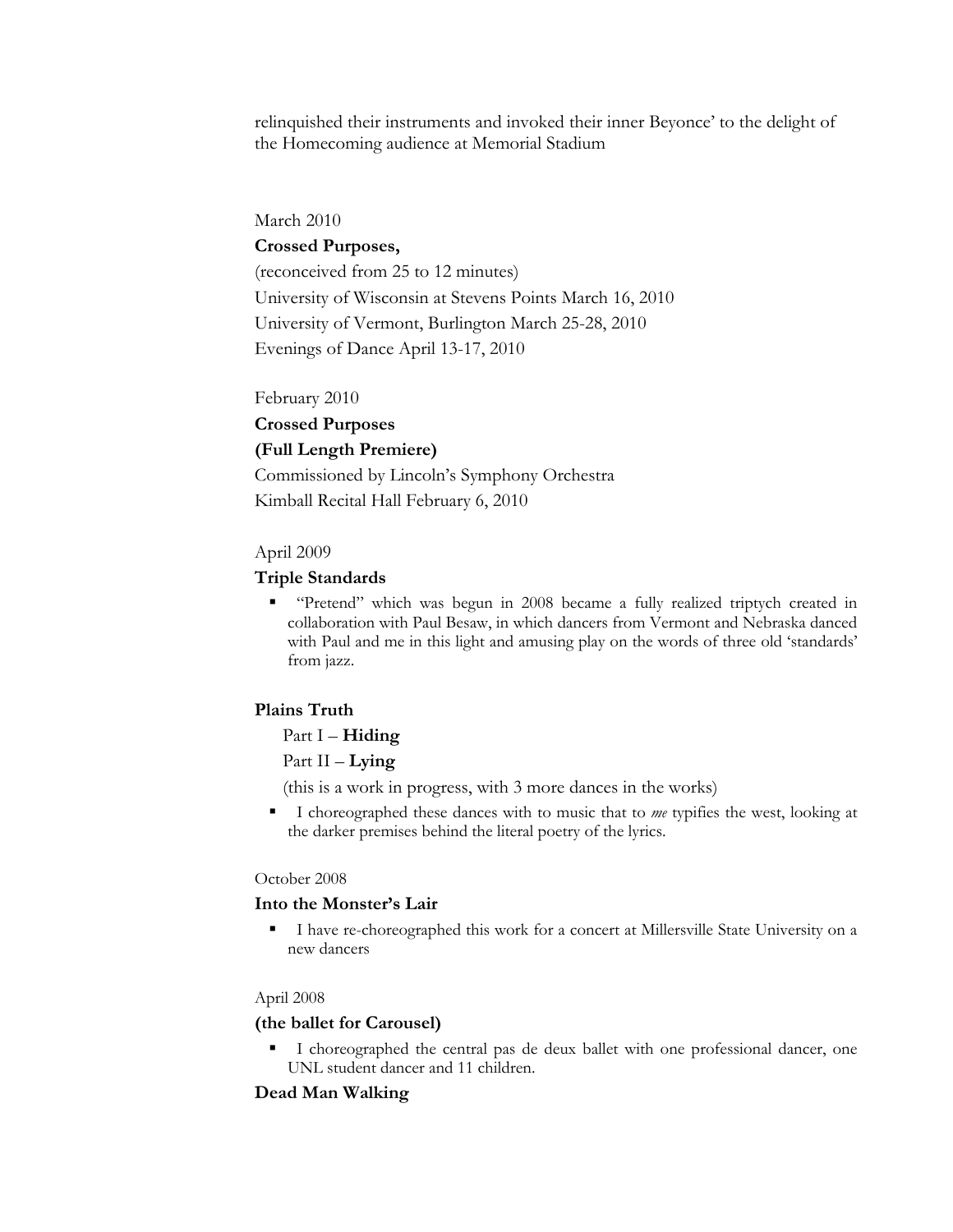■ I choreographed the violence scene

# **Pretend**

I am presently at work on a collaborative dance with Paul Besaw, three of his dancers, two from UNL and the two of us on a triptych, to music by Dianne Reeves and Brenda Lee.

## **Miss**

§ I was commissioned to reset this dance onto dancers from University of Vermont. This piece will be presented in their Spring 2009 concert and offered for adjudication at the New England Regional American College Dance Festival Conference in March 2009

# **Plain Range**

■ I am in the midst of making this 8 part dance with mainly solos and duets, with one octet, to classic cowboy music, some by the original artists and some more unusual performances.

# **Into the Monster's Lair**

§ I have re-choreographed this work for a new dancer performed 10/2008 Kimball Recital Hall

# **This is not quite the beginning…**

- § Oversaw the choreography of this modern dance work by student Laura Sedivy which I chose for adjudication at the American College Dance Festival in Wichita, KS.
- This dance was one of 10 pieces selected for presentation at the Gala Concert of this Festival. This was the second time a piece of student choreography from UNL had been so honored in 20 years of participation.

# 2007

# **Four For Four**

- § Choreographed in collaboration with a music theorist who offered insight into composer George Perle's rules and devices for making String Quartet No. 5, this dance premiered in Baltimore Maryland, was subsequently performed in Salt Lake City, Utah, Burlington, Vermont, Boston Massachusetts and other Northeast outlets
- § This dance was an exploration of the relationship between the movement and the music alone, and the evocations therein. Sadly the costumes created a narrative that was, in this case, undesired.

# **Into the Monster's Lair**

- § This frenetic and dramatic work was choreographed to Mark Schultz's composition for clarinet and piano. This world premiere, entitled "Into the Monster's Lair", was performed with Drs. Diane Barger and Mark Clinton, at the International Clarinet Association in Vancouver, British Columbia, Canada
- Performed by the Choreographer

## **Prom**

§ A blend of modern dance and dance theater exploring the tale of Prometheus using the modern motif of the high school prom. Premiered at The Lied Center's Johnny Carson Theatre March 2007

# **The Unicorn, the Gorgon and the Manticore**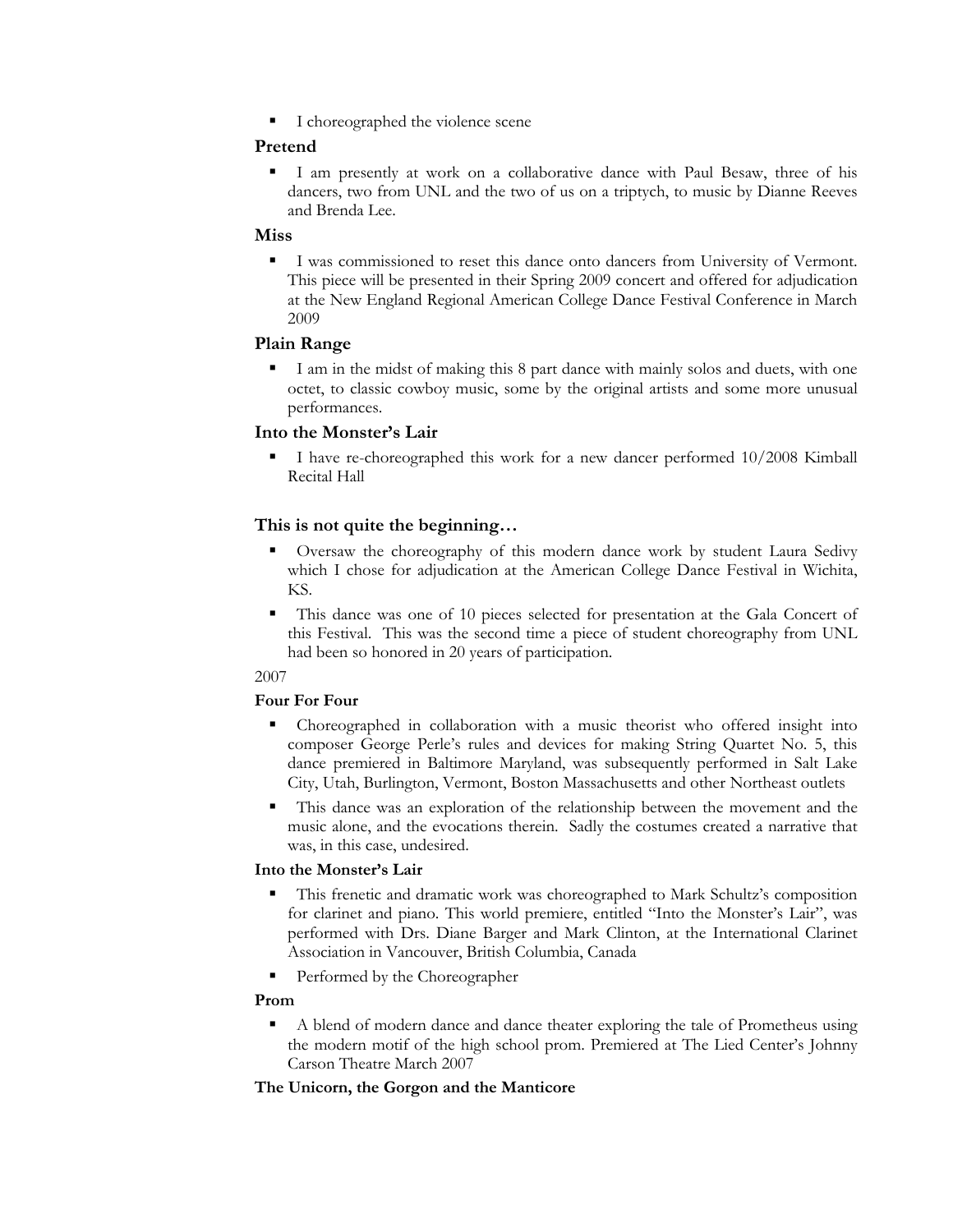- § Collaborative Work UNL Chamber Singers (Dr. Therees Tkach Hibbard) and UNL senior Dance Ensemble to the work by Giancarlo Menotti
- § Presented April 20, 21, 2007, Mabel Lee Hall Performance Space

# **Most Happy Fella**

- Invited by Ariel Bybee to choreograph this operetta/musical theater production
- § Three distinct performances, each of which requiring re-staging: Kimball Recital Hall (2/07), Lincoln Community Playhouse (7/07) and the Waterford (Ireland) Opera International Festival of Light Opera, where first prize along with 5 other prizes was won.

# 2006

# **Leading Ladies**

- § Choreographed a slapstick version of the Tango for this farce directed by Paul Steger for three couples of various genders in this Some Like It Hot-esque production of the Nebraska Repertory Theater
- § For all intents and purposes the dancers were actors, not dancers so this presented interesting possibilities and problems for an over the top parody of great tango.

# **Miss**

- § Mournful quintet using photographs, artfully shot by Fred Schneider. Music by Vivaldi, sung by Cecilia Bartoli ; other selections by Sally Potter and Michael Motion.
- § Audience sees the dance from all different viewing perspectives through Schneider's lens, as the dancers move through the 10-minute work, in front of, and occasionally blocking the projections.
- **•** Presented February, 2006 Evenings of Dance Concert at University of Nebraska-Lincoln
- § Presented by commission at the opening of the Sheldon Art Gallery Exhibit, "Painting Music", June 2006
- Hixson Lied Grant received to present the work throughout the State of Nebraska, in collaboration with the Painting Music Exhibition, Fall 2006 and Spring 2007.

# **Deadly**

- Oversaw the choreography of this modern dance work by student Megan Lenihan which I chose for adjudication at the American College Dance Festival in Wichita, KS.
- This dance was one of 11 pieces selected for presentation at the Gala Concert of this Festival . This was the first time a piece of student choreography from UNL had been so honored in 17 years of participation.

# 2005

# **Shall We Dance: a collaboration in Clarinet and Dance**

- § 3 Modern dance pieces, performed during Dr. Diane Barger's Recital Oct 2, 2005. The dances are titled with the music.
- Dante Dance by Dan Welcher. A serious sextet exploring an Existential vision of Hell.
- Mr. Mouse Dances and Dies by Daniel Dorff. A lighthearted dance for six, tweaking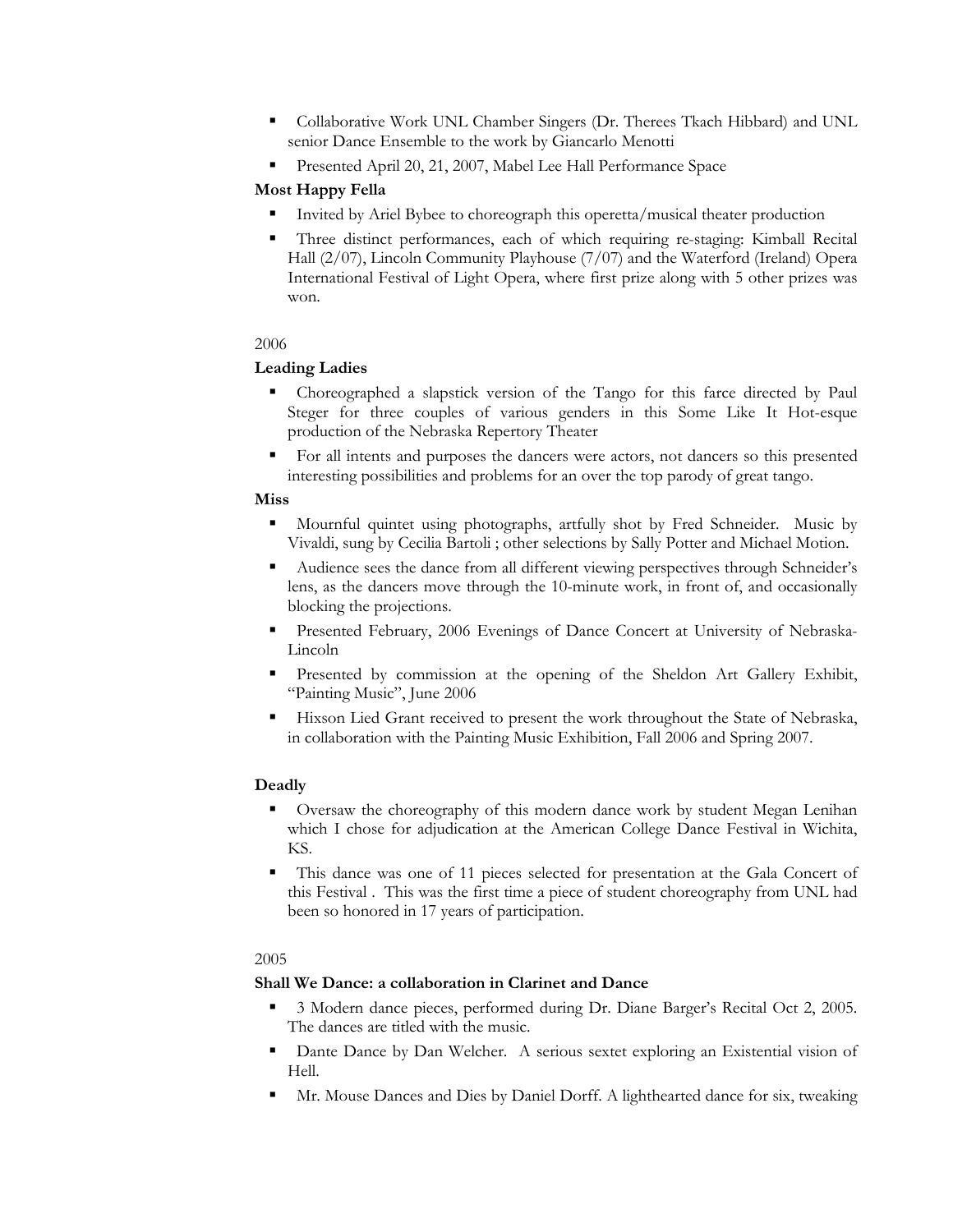the standard device: boy gets girl, boy loses girl, boy gets girl back, with the twist that the boy dies in the end and it was the girls who did him in. (P.S. the boy is a mouse.)

§ Arlequin by Louis Cahuzac. A charming solo where the dancer dances "with" the unsuspecting clarinetist, only to be discovered at the very end.

## **2004**

12 (or so) Dancing Princesses

- Amusing Modern dance pieces, exploring questions of nature or nurture, in a fairy tale-like setting. Based on the 12 Dancing Princesses, with liberties. Using 14 dancers and music by Bach.
- § Presented April 8,9,10, 2005 Smorgasbord of Dance Concert at University of Nebraska-Lincoln

## **Anemone**

- § Somber and beautiful dance using images from Snow White, deconstructed, for 5 dancers, performed to Cecilia Bartoli singing Spozza son Disprezzata.
- § Presented April 8.9.10, 2005 Smorgasbord of Dance Concert at University of Nebraska-Lincoln.
- § To be presented in expanded form February 2006, at the UNL faculty dance concert and beyond, venues to be announced.

## **Cash in Hand**

- Lighthearted to tribute to the music and lyrics of Johnny Cash with 10 dancers, exploring love found and lost. Using three songs of Cash's "I Walk the Line", "Ring of Fire" and "I Still Miss Someone"
- § Presented April 8.9.10, 2005 Smorgasbord of Dance Concert at University of Nebraska-Lincoln

## **Rock and Roll**

■ Text and Dance autobiographical solo-in-progress

#### 2003

## **The Call of the Wild/A Musical**

- This avant-garde take on the Jack London classic included dance, singing, live accompaniment and much physical theater
- Presented at Fitchburg State College and Edinburgh (Scotland) Festival/Fringe

#### **La Traviata**

§ Choreographed the Gypsy Ballet for the Raylynmoor Opera Company and also worked with the company at large to create movement sequences and dance for principal and choral singers

## 2001

## **Wall Flowers**

- § Commissioned by Catawba College for DanceWorks, the Catawba College Dance Ensemble
- A campy/amusing modern dance work with music performed by Dusty Springfield

#### 2000

## **The High Cost of Living**

§ Commissioned by Keene State College, with a beautiful set by designer Celine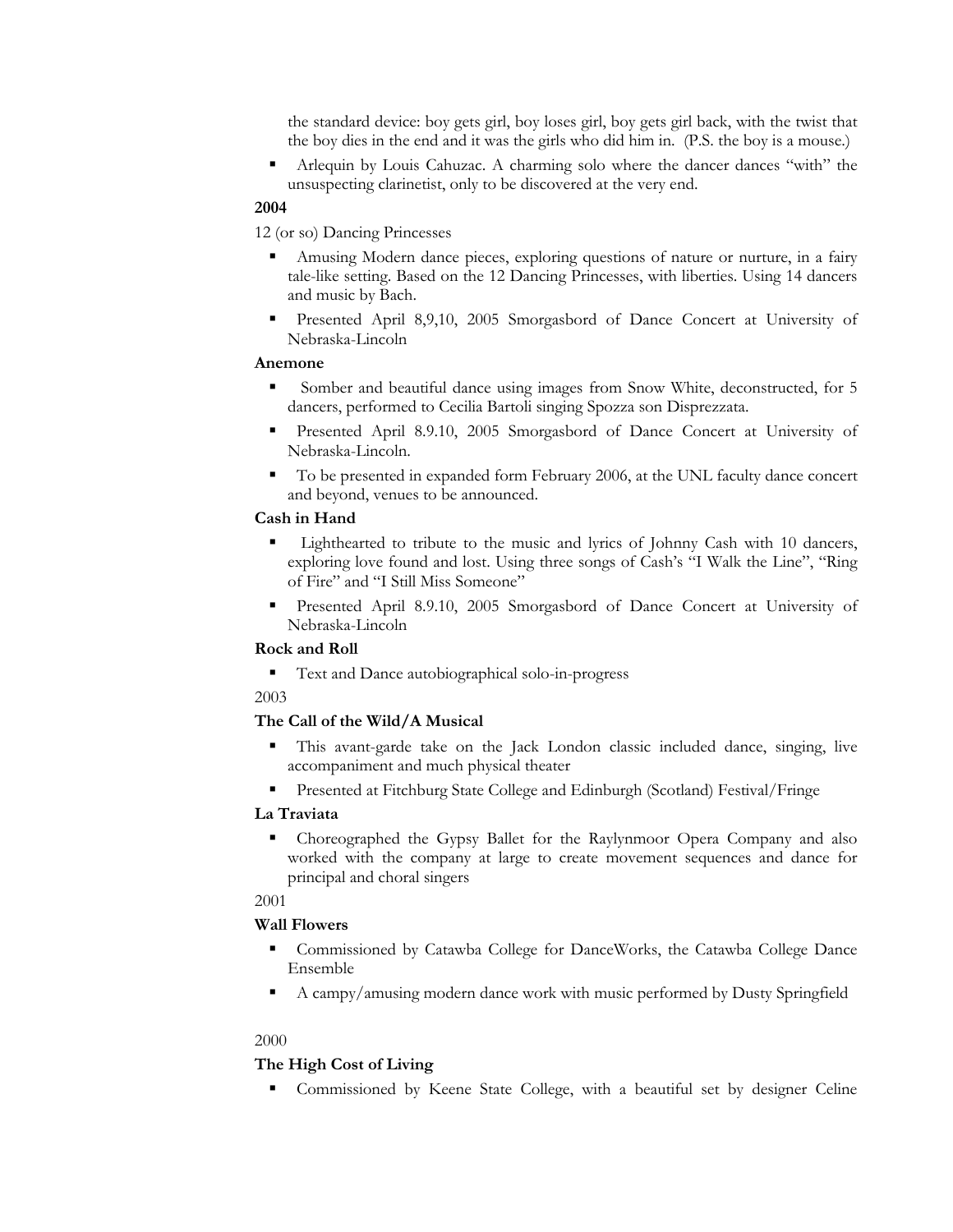Perron

■ A look at social status, this is a dark piece, to various works by Leonard Bernstein

## 1999

# **Three PC Dances**

- Light and breezy (yet melancholy) series of dances to the music of Patsy Cline (PC!)
- Presented at Smith College, Keene State College and Fitchburg State College

## 1998-1999

## **Just Gazing**

- § An improvisation/performance project, designed by Susan Waltner, as part of an installation at the Wright Art Gallery, Northampton, MA
- § Conceived by Ms. Waltner, she collaborated with 9 MFA candidates, of which I was one, to make this work, over the span of 8 months

Letters from Camp: a dance in 6 parts

- § A full-length exploration of the Holocaust, using professional dancers, university dance students and community dancers ranging in age from 9-50.
- § Presented at Smith College, Northampton, MA; Congregation Achavas Achim, Keene, NH; Hildebrandt Holocaust Resource Center, Keene, NH
- § Music by Gorecky, Brecht/Weill, Strauss and others

## 1997

# **A Tennessee Waltz**

■ A humorous modern dance exploration of Elvis Presley, (and Tom Jones!)

## 1996

# **Navigation**

- Commissioned by Keene State College for the dedication of the Redfern Art Center
- § A modern dance investigation of the passages of time, using a tango by Astor Piazzolla as interpreted by the Kronos Quartet

## **Rite to Life**

- § This modern dance sought to use classical Greek theatrical structures as the framework for a narrative about the pro-life/pro-choice controversy
- Music from David Byrne's full length orchestral work, The Forest

## 1995- 1996

# **Die Fledermaus**

- § Choreographed the Ballet, a quartet for professional dancers, based on the biblical tale of Judith and Holofernes, for the Raylynmoor Opera Company
- § Created movement sequences and dance for principal and choral singers

## **The Singer on the Road to Dawn**

- § An original song and dance cycle on which I was choreographer and co-director
- Performance work for 20 professionals and community members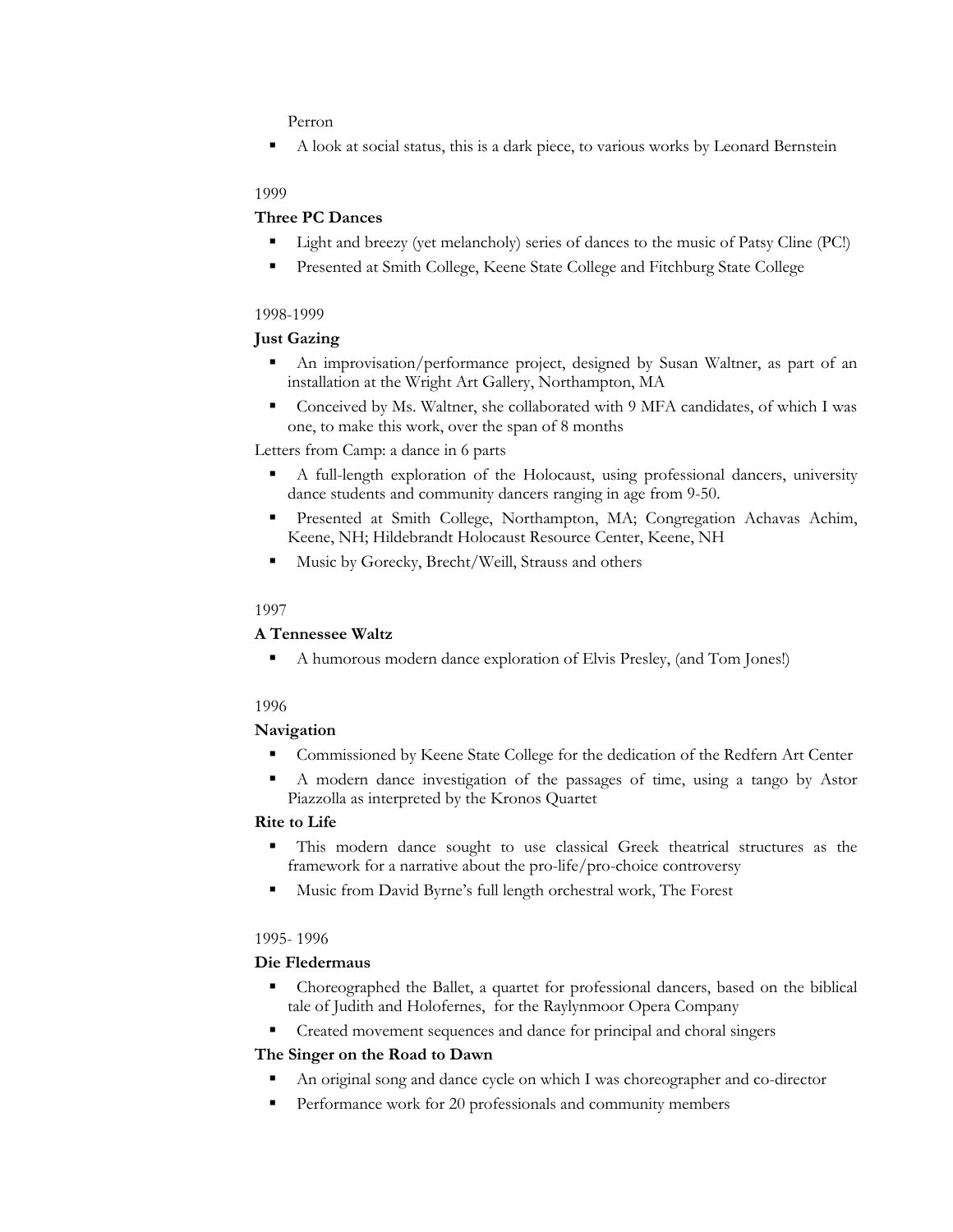§ Presented at Keene State College, The Peterborough Players and Pine Hill School

## **Fiddler on the Roof**

§ Choreographed all dance sequences and assisted the director throughout this community theater production

#### 1994

## **Pent Up**

■ Light modern dance quintet to Dave Brubeck's Take Five

## **Just a Moment**

§ Collaboration with Byron O'Brien, composer

## **In a Twitter**

■ Modern Dancers as ballerinas as ducks, to Vivaldi

# **PERFORMANCE**

# 2015

P(l)aying Due(t)s 4/2015 Coverings by Paul Besaw

## 2014

Arts Riot 7/2014 Performed excepts of solo work and improvisation Burlington, Vermont

Eat Your Arts Out Premiered Compulsories with Paul Besaw The Flynn, Burlington, Vermont

Dance Tramp Performed with the dance company at Pizza on Earth Charlotte, Vermont

Seed Of Dream 5/2014 Performed with Karen Becker, Kate Butler, Ekida Laurie, Joie Lovett

2013-14 (in rehearsal and creating new work) Becker, Butler and Levine Ourada Recital 5/2014 sloDANCE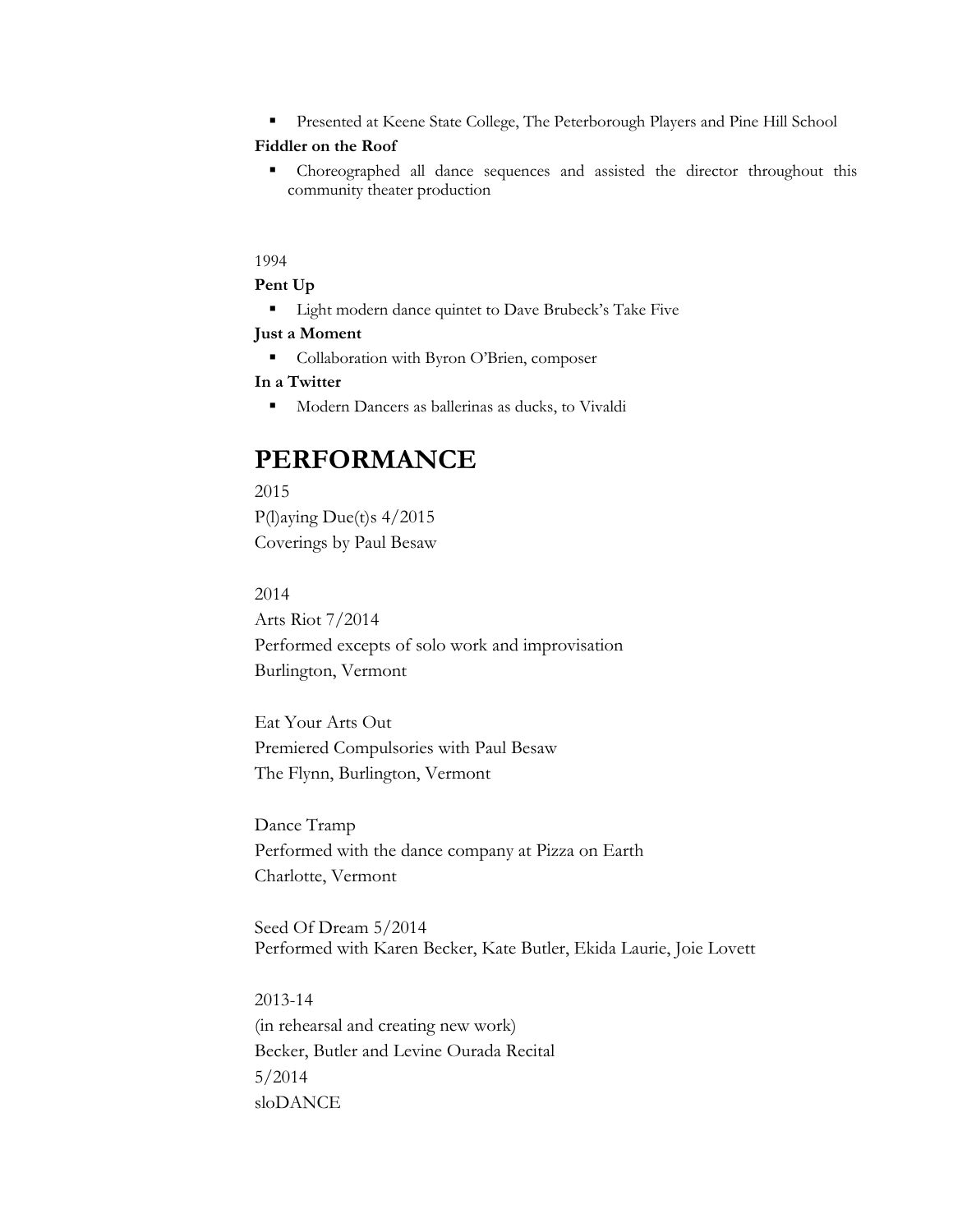I will be performing 3 pieces with my new dance company in 8/2104

#### 2010-11

## **White Stitches**

Commissioned by the International Center for Quilt Studies I am creating a solo for myself in responses to the White on White quilts from Marseilles, France. To be presented May 2011.

#### 2009

-I am rehearsing Jan Van Dyke's solo

#### 2008

-I am presently at work on a collaborative dance with Paul Besaw, three of his dancers, two from UNL and the two of us on a triptych, to music by Dianne Reeves and Brenda Lee.

-Jan Van Dyke is setting an existing solo on me.

Both of these pieces will be performed in Burlington Vermont and Lincoln, Nebraska in dance concerts and in New York City, Boston and other northeast locations at Colleges and High Schools in March 2009

#### 2007

#### **Into the Monster's Lair**

- This frenetic and dramatic work was choreographed to Mark Schultz's composition for clarinet and piano. This world premiere, entitled "Into the Monster's Lair", was performed with Drs. Diane Barger and Mark Clinton, at the International Clarinet Association in Vancouver, British Columbia, Canada
- § Performed by the choreographer

## 2006

### **Fall**

■ This dramatic and intense work was choreographed as a duet as part of a full-length work, Letters from Camp. I reset this piece, in honor of the September 11, 2001 tragedies to Kaddish by Maurice Ravel

Performed by the Choreographer, Karen Becker, cello and Kate Butler, Mezzo Soprano, Kimball Recital Hall, Lincoln, NE

#### 1989-1999

## **Dianne Eno Dance Company**

- Known for creating site-specific work, most notably a fully realized concert atop Mount Monadnock, the United States most climbed mountain, annually
- I have also performed for Ms. Eno in Eco-Fest, NYC, various venues in Keene, NH; Granite State Ballet and New Hampshire Choreographer's Showcase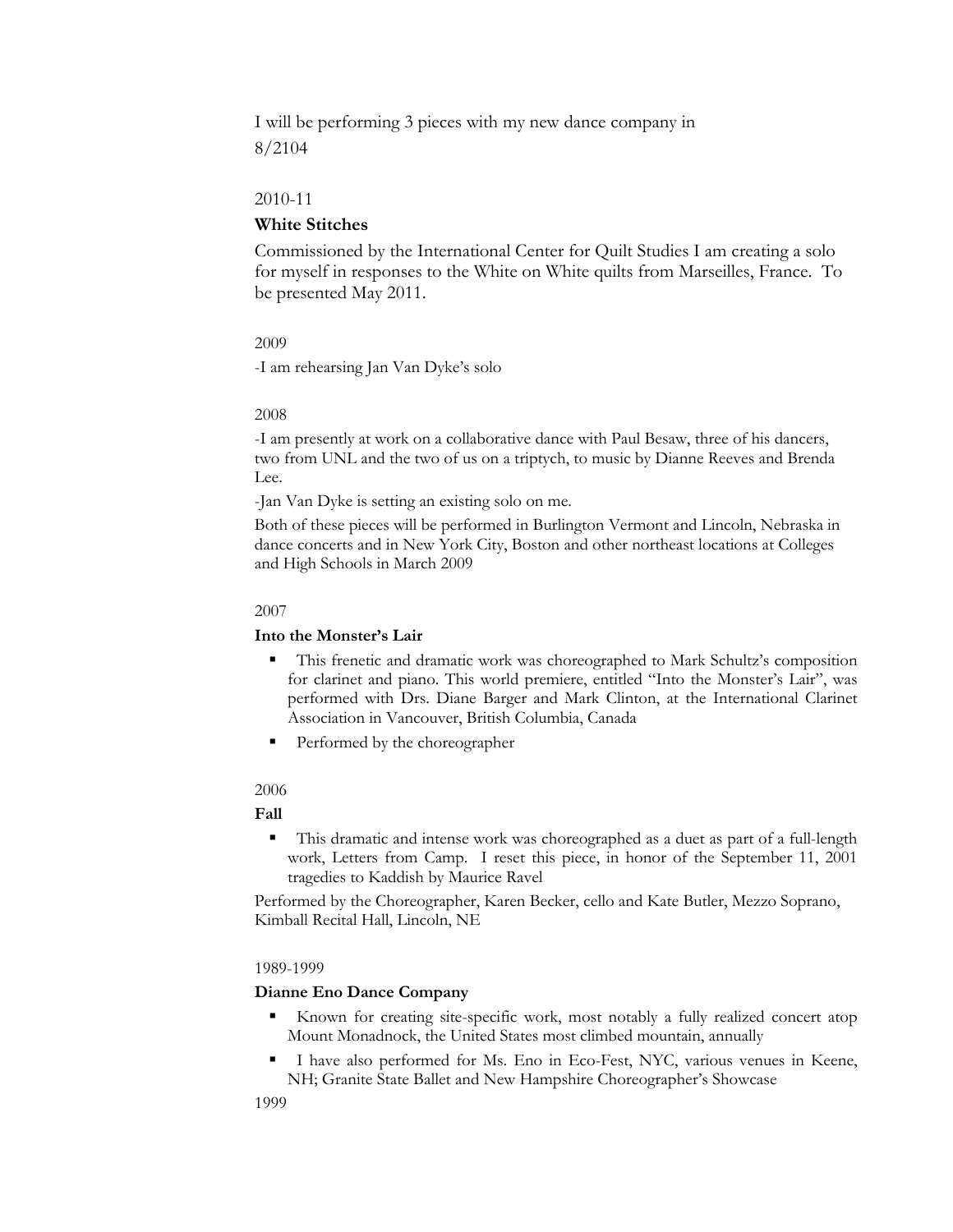# **Whirligig by Brenda Divelbliss**

Featured performer in a quartet by Ms. Divelbliss whose work has been presented in Boston and Northampton, MA and Columbus Ohio

## **Miss America by Kelli Edwards**

I was Miss America (!) in this comic piece by Ms. Edwards whose work is highly sought after the Boston area

## 1998

## **Black Ball Gown by Susan Waltner**

- § Ms. Waltner on faculty at Smith College. She is recognized as an important contributor in dance academia, Modern Dance and choreography
- I had a solo in the piece, in addition to working in the ensemble of 4 other dancers.

Tea and Liberty by Jeremy Lindberg

- § I was the principle character performer in this full-length ballet.
- Mr. Lindberg is now Associate Professor of Dance at the University of Oklahoma

## 1997

## **Unnatural Selection by Megan McCusker**

§ Ms. McCusker works in the Milwaukee area and teaches at University of Wisconsin

Up Righteous Steps by Paul Besaw

- Commissioned by Keene State College for the dedication of the Redfern Art Center
- **Presented at the American College Dance Festival, Bates College, Lewiston, ME**
- Mr. Besaw is Assistant Professor at the University of Vermont

## 1996

## **Sephardic Suite by Marcia Murdock**

- Commissioned for a Commemoration of the 500th Anniversary of the expulsion of Jews from Spain and presented at a symposium/memorial for this event.
- Ms. Murdock is Artist In Residence at Keene State College

**Otter Nonsense by Marcia Murdock**

**Crossings by Marcia Murdock**

# **DIRECTION/TECHNICAL WORK**

2006, 2007, 2008, 2009, 2010, 2011, 2012, 2013, 2014, 2015, 2016, 2017, 2018, 2019, 2020, 2021, 2022 (upcoming)

## **Director, Evenings of Dance**

- Annual Faculty Dance Concert held at the University of Nebraska each spring. A consistent name is helpful in recruiting a devoted following.
- Attendance continues to be growing and vigorous
- Presented work by Jenna Riegel (2011,12) Daniel Kubert (Bill T. Jones) 2007,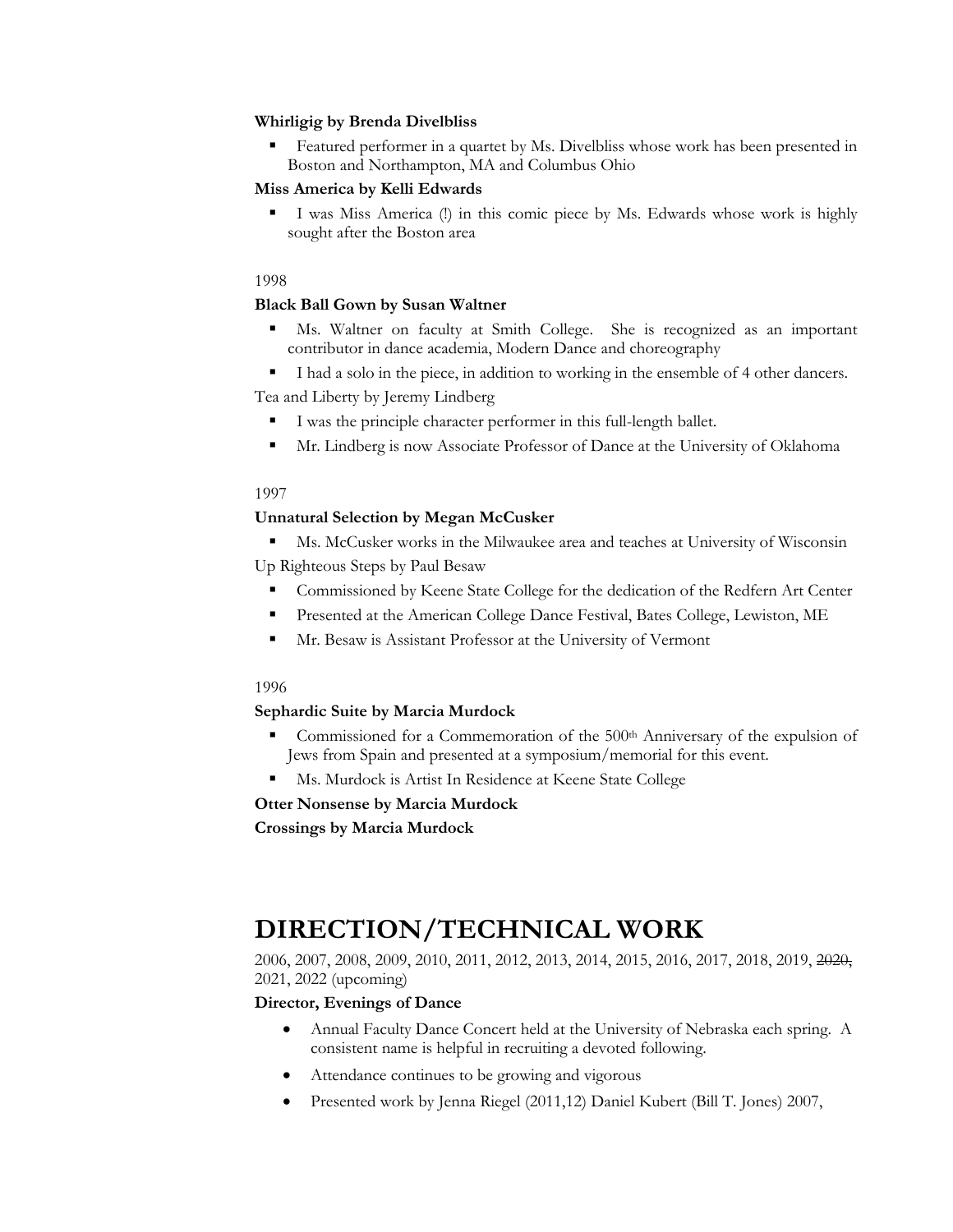Ruth Davidson Hahn, Jeff Curtis and Paul Besaw 2008

• Each of the Evenings of Dance was nearly sold out

2006, 2007, 2008, 2009, 2010, 2011, 2012, 2013 2014, 2015, 2016, 2017, 2018, 2019, 2020 (virtual), 2021

## **Director, UNL Student Dance Project**

2005 Director, Annual UNL Spring Dance Concert (not yet named Evenings of Dance) 2004 Co-Director, Husker Holiday Dance Festival (not yet named UNL Student Dance Project) 2003 Assistant to the Director, Call of the Wild Edinborogh Fringe Festival 1999 Sound Operator, Flying at Fifty Smith College, Northampton ,MA 1998 Stage Manager, 5 College Dance Department 20 Year Anniversary Gala Concert Smith College, Northampton ,MA 1997 Stage Manager, Smith College Faculty Dance Concert Smith College, Northampton ,MA 1991 Artistic Director, The Moving Company First Night Presentation Keene, NH

## ADDITIONAL PROFESSIONAL ACTIVITIES

# PROFESSIONAL AFFILIATIONS

**American College Dance Association**

**Board of Directors, Elected July 2018**

# **National Association of Schools of Dance: our program was accredited by this body in October 2011**

Attend Annual Meeting 2007, 2008, 2009, 2010, 2011, 2012, 2013, 2014, 2015, 2016, 2017, 2018, 2019, 2020, 2021(virtual)

Appointed Site Visitor, 2018, Texas Christian University Site Visit, 2020, postponed; 2021, postponed; 2022, postponed

Arts Are Basic Board Member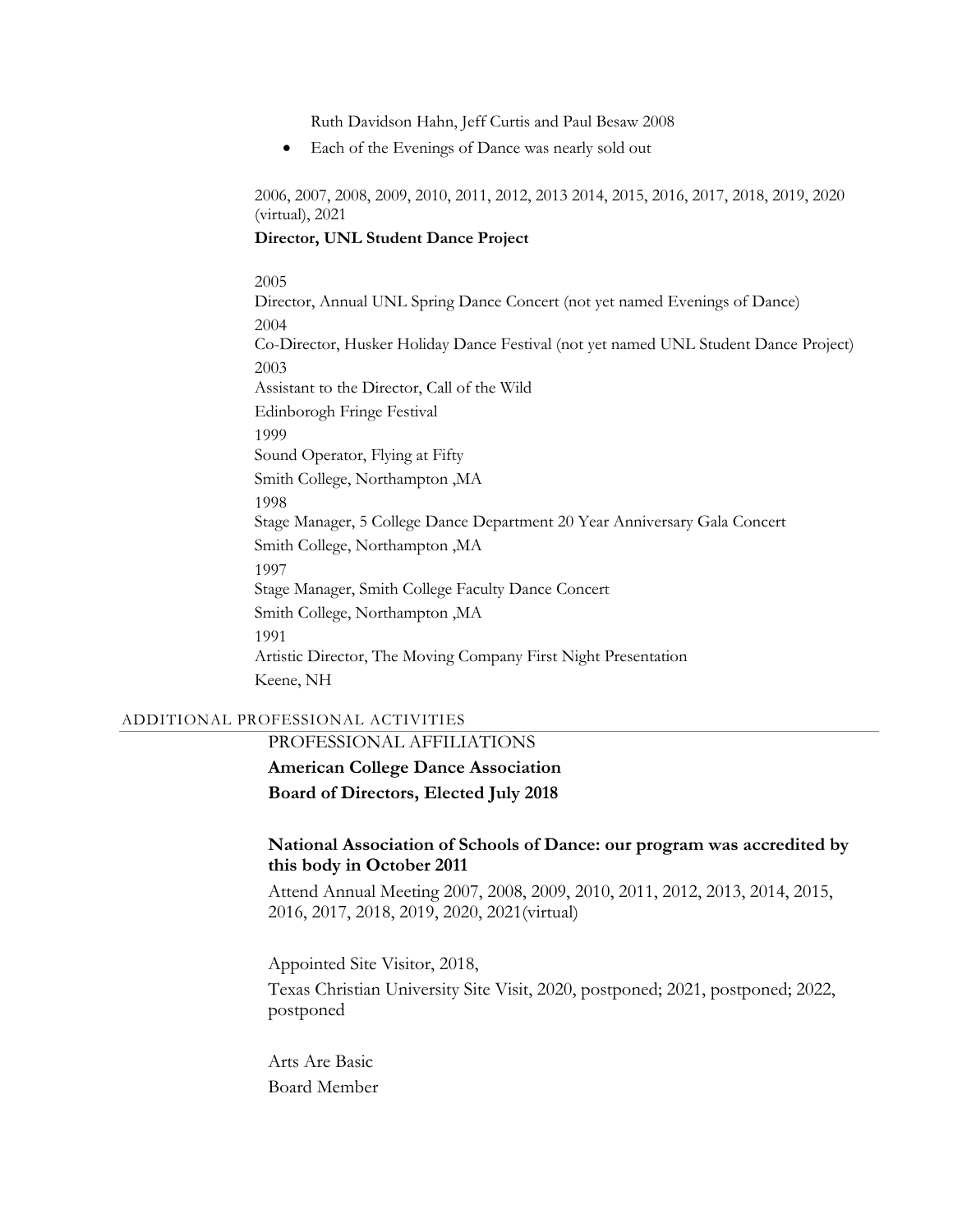American College Dance Association Member

Council on Research in Dance (CORD) Member

National Dance Educators Organization Member

## RESEARCH/PUBLICATION/PRESENTATION

2012-13

Migrant Dance Project

Working with faculty from Education and Human Science to create dances that use stories of migrants, their folkloric dances and modern dance choreographic craft to make dances that are part of a migrant education program for schools and communities.

Presenting at International Qualitative Inquiry conference, Champagne IL, 5/13

#### 2011

**The Evolution of a Proscenium-Based Dance Work into a Dance for the Camera**, presented at the National Dance Education Organizations National Meeting combined with the International Meeting of the American Dance Therapy Association, November 2011, Minneapolis, MN

#### 2009

# **Dancing in the Sand. Bringing Dance to the Rural School of Cherry**

**County.** Funded through the Nebraska Arts Council and Arts and Basic

Publication

--Theory and Practice. Special Double Issue devoted to George Perle on the occasion of his 90th Birthday (accepted, publish date March 2009)

## Creative Campus-Doris Duke Charitable Trust

--a continuation of this three year grant, with three periods of work with Troika Ranch directors, April and November 2008 at UNL working with students and others with the Isadora program, July 2008 in NYC LiveI-workshop, learning the program in more detail with attention paid to using this in my piece, *Miss*. And finally the culminating performance at the Lied Center 9/2009

#### 2008

CreativeIT Major: Enhancing the Creative Process in Modern Dance choreography using a Sensor-guided Approach. [pending} An enhanced proposal, drawing on the research conducted for the CreativeIT Pilot, this project f funded will focus on the use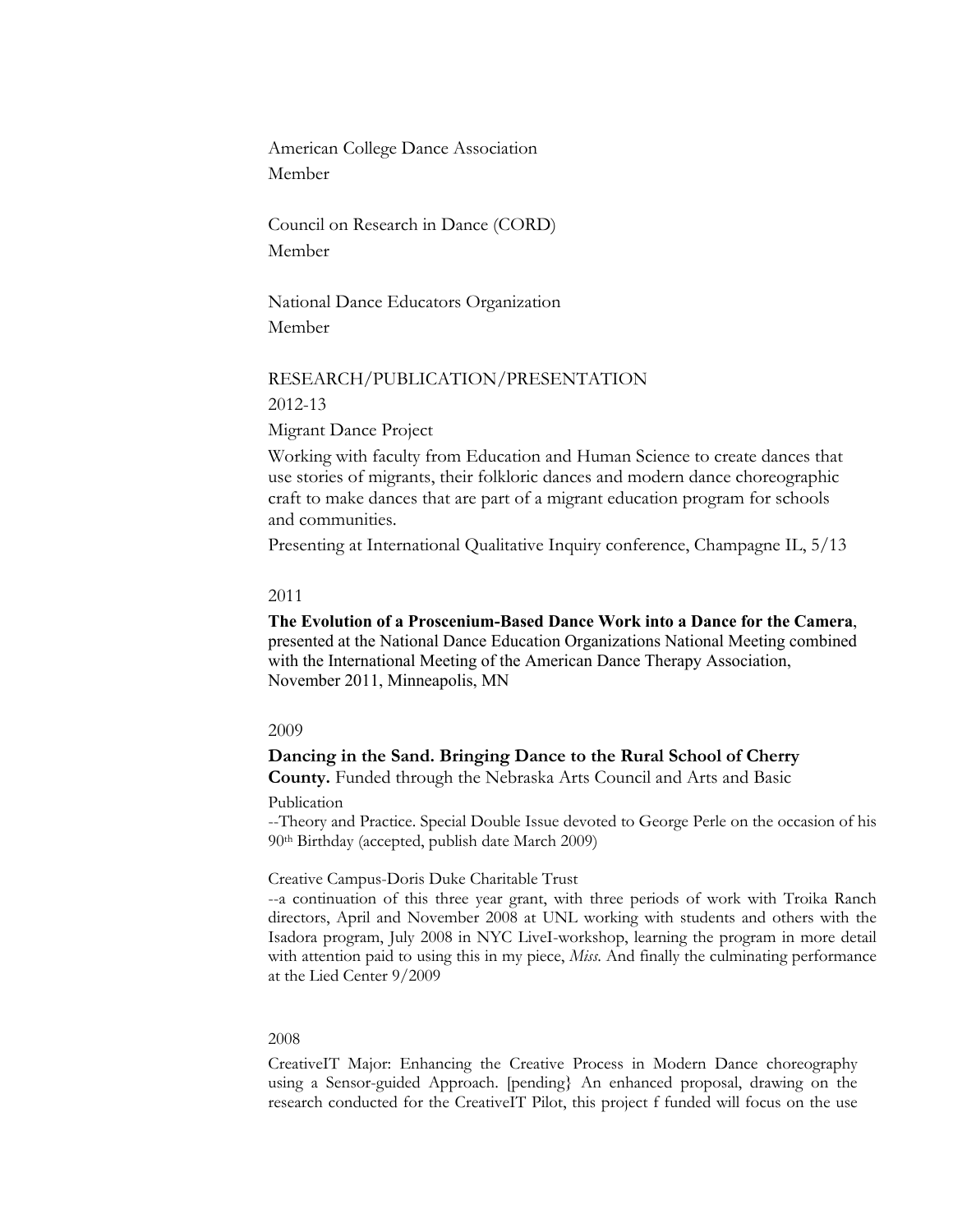of sophisticated technology and video to involve the audience and dancers in the creative process of making an original dance.

#### Publication

--Theory and Practice. Special Double Issue devoted to George Perle on the occasion of his 90th Birthday (Accepted by blind peer review, published March 2009)

#### Creative Campus-Doris Duke Charitable Trust

--a continuation of this three year grant, with three periods of work with Troika Ranch directors, April and November 2008 at UNL working with students and others with the Isadora program, July 2008 in NYC LiveI-workshop, learning the program in more detail with attention paid to using this in my piece, *Miss*.

#### 2007

Choreographing Perle: An Inter-Disciplinary Interpretation of Perle's String Quartet No. 5 Lecture/Performance presented at:

-- The Fiftieth National Conference of The College Music Society November 16-18 -- The Society for Music Theory November 14-16, 2007

CreativeIT Pilot: DANCE: Dynamic Adaptive Networks for Creativity Enhancement in Arts Applications

This proposal in collaboration with the Departments of Computer Science and Engineering and Psychology, along with Creative Campus Artists, Troika Ranch was submitted to the National Science Foundation for funding. (NB this grant was not funded but received excellent comments from the reviewers who recommended reapplying)

Creative Campus – Loop Divers with Troika Ranch

Using real time motion capture, dancers will be working with the creative aspects of this technology to make new work while also investigating ways that codifed movements can be used to help those whose movements have been affected by disability, injury, etc.

## 2004-6

The Role of Male Gaze in Classic Indian and Western Modern Dance

Conducted at UNL, with Jyothsna Sainath; Our research continues.

Presented at the Nebraska International Multicultural Exchange Conference (2004).

#### 1999

Letters from Camp: An Exploration of Creating Dance Work about the Holocaust, Conducted and presented at Smith College.

Exploring the veracity of and ethical issues surrounding the creation of artistic work about a contemporaneous event, of which the artist was not a participant and some of those who were there are still in among the living.

#### MEMBERSHIPS

Dance Studies Association (DSA) American College Dance Association (ACDA) International Association for Dance Medicine and Science (IAMDS)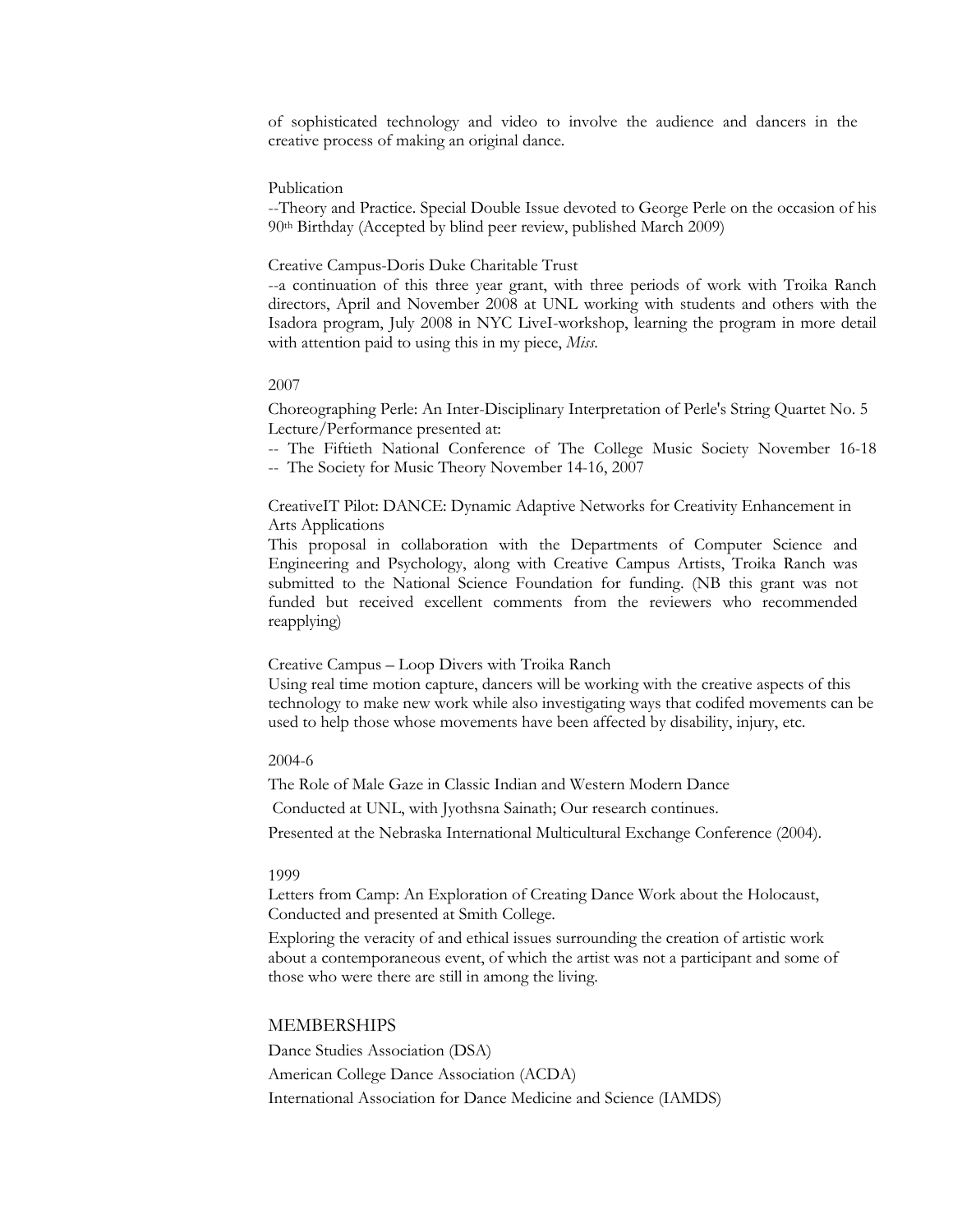National Dance Educators Organization (NDEO)

#### BOARDS OF DIRECTORS

American College Dance Association (ACDA) (2019-2022, re-elected 2022-2024)

#### CERTIFICATIONS

Stott Pilates, Matwork, Reformer and Injury/Special Populations Certifications, 2001 PhysicalMind Institute, Method Matwork Certification, 1998

#### TRAINING

Summer 2008

Live I Workshop with Mark Coniglio and Dawn Stoppiello

The workshop was an intensive seminar designed for artists and advanced students to explore the use of interactive computer technology in the creation and performance of dance, theater, and related live artworks. Using Isadora technology the focus was to learn to use gestures or movements to interactively control computer based media, such as sound synthesizers, video playback devices and theatrical lighting.

I have studied with Susan Waltner, Nia Love, Terese Freedman, Marcia Murdock, Alta Lu Townes, Sally Bomer, Becky Nordstrom, Patricia Wilson, Amie Dowling (Modern Dance); Maureen Fleming (Butoh); Rodger Blum, Laura Katz, Megan Bonneau McCool Igor and Anna Youskevitch; Genya Melikova (Ballet); Yvonne Daniel (Caribbean); Megan McCusker, Steve Siricco (Jazz); Andrea Watkins, author of Dancing Longer, Dancing Stronger (Scientific Principles of Dance); Susan Waltner (Body Mind Centering); Susan Waltner, Rodger Blum, Alta Lu Townes (Composition); Celine Perron, Elisabeth Tobey Roos, Jean Baxter (Technical Theater); Vaughan West (Acting).

Workshops: Robert Swinston, Jan Van Dyke, Richard Alston, Tim Miller, Shen Wei Dance, Beijing Modern Dance Company, Doug Elkins, Danny McCusker, Jin Wen Yu, Sylvia Gold (Duncan Dance), Creach and Koester, Denise Roberts (Paul Taylor), Ko Thi Dance Company, Maura Nyugen Donohue, Dianne Madden (Trisha Brown). I have studied Zena Rommett and Paris Opera Floor Barre methods extensively, Irene Dowd, Yvonne Meier.

My dance studies began at Dalcroze, a Montessori affiliated movement system for small children, then with Igor and Anna Youskevitch, of the Ballet Russe, from the age of 6 and continuing to this day. I take dance classes whenever possible. I practice Pilates and Yoga regularly, presently with Cary Twomey, a former colleague of Irene Dowd (and Graduate of UNL). I have also studied Simonson, Klein Techniques and Irene Dowd Spirals in New York City to bring these body saving techniques to students.

#### COMMUNITY ACTIVITIES

Arts are Basic Board Member

Arts are Basic